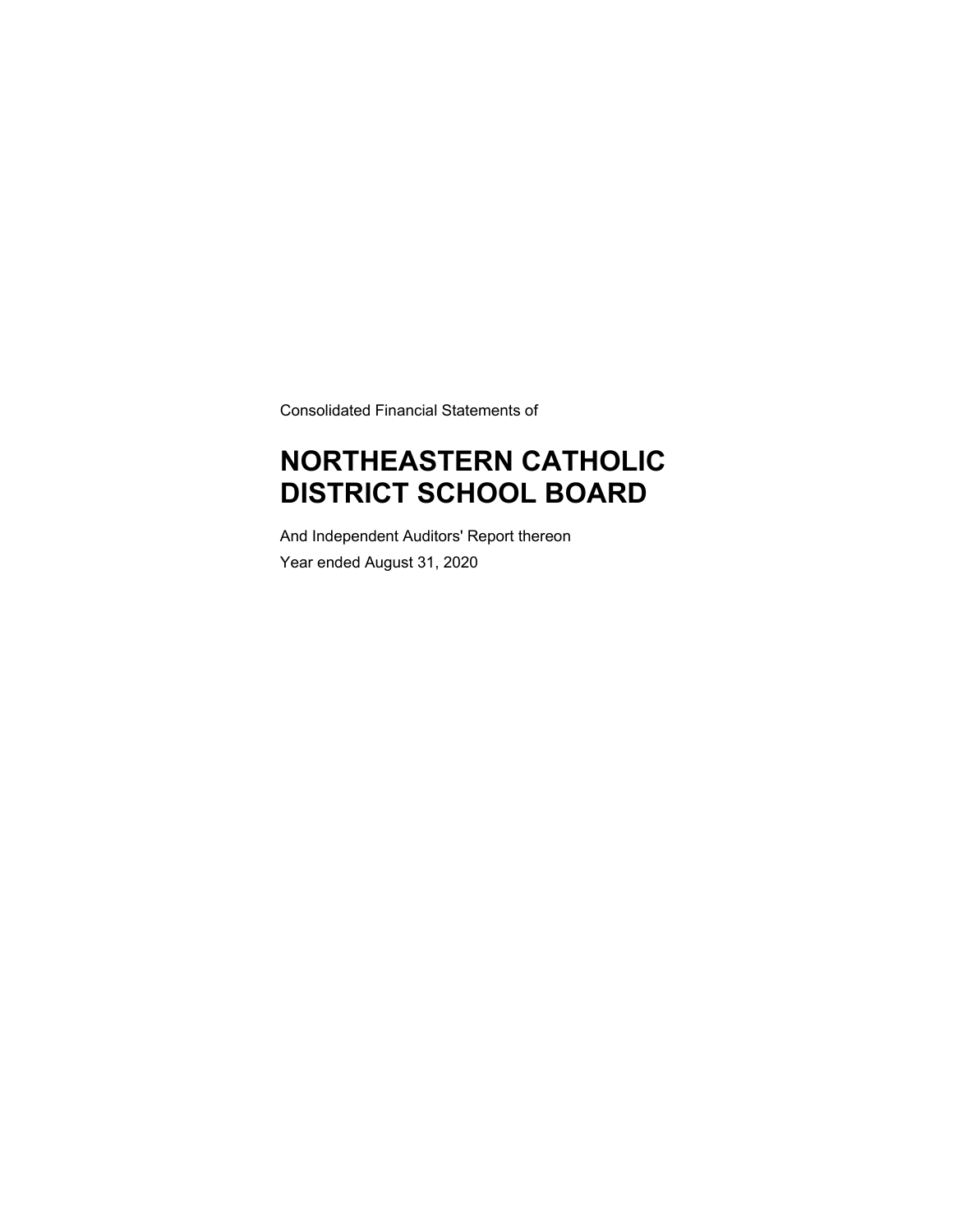### **MANAGEMENT REPORT**

Management's Responsibility for the Consolidated Financial Statements

The accompanying consolidated financial statements of the Northeastern Catholic District School Board are the responsibility of Board management and have been prepared in compliance with the Financial Administration Act, supplemented by Ontario Ministry of Education memorandum 2004:B2 and Ontario Regulation 395/11 of the Financial Administration Act as described in note 1 to the consolidated financial statements.

The preparation of consolidated financial statements necessarily involves the use of estimates based on management's judgement, particularly when transactions affecting the current accounting period cannot be finalized with certainty until future periods.

Board management maintains a system of internal controls designed to provide reasonable assurance that assets are safeguarded, transactions are properly authorized and recorded in compliance with legislative and regulatory requirements, and reliable financial information is available on a timely basis for preparation of the consolidated financial statements. These systems are monitored and evaluated by management.

The Audit Committee of the Board meets with the external auditors to review the consolidated financial statements and discuss any significant financial reporting or internal control matters prior to the Board's approval of the consolidated financial statements.

The consolidated financial statements have been audited by KPMG LLP, independent external auditors appointed by the Board. The accompanying Independent Auditors' Report outlines their responsibilities, the scope of their examination and their opinion on the Board's consolidated financial statements.

\_\_\_\_\_\_\_\_\_\_\_\_\_\_\_\_\_\_\_\_\_\_\_\_\_\_\_\_\_\_\_\_\_\_ \_\_\_\_\_\_\_\_\_\_\_\_\_\_\_\_\_\_\_\_\_\_\_\_\_\_\_\_\_\_\_\_\_\_

Director of Education The Superintendent of Business

December 7, 2020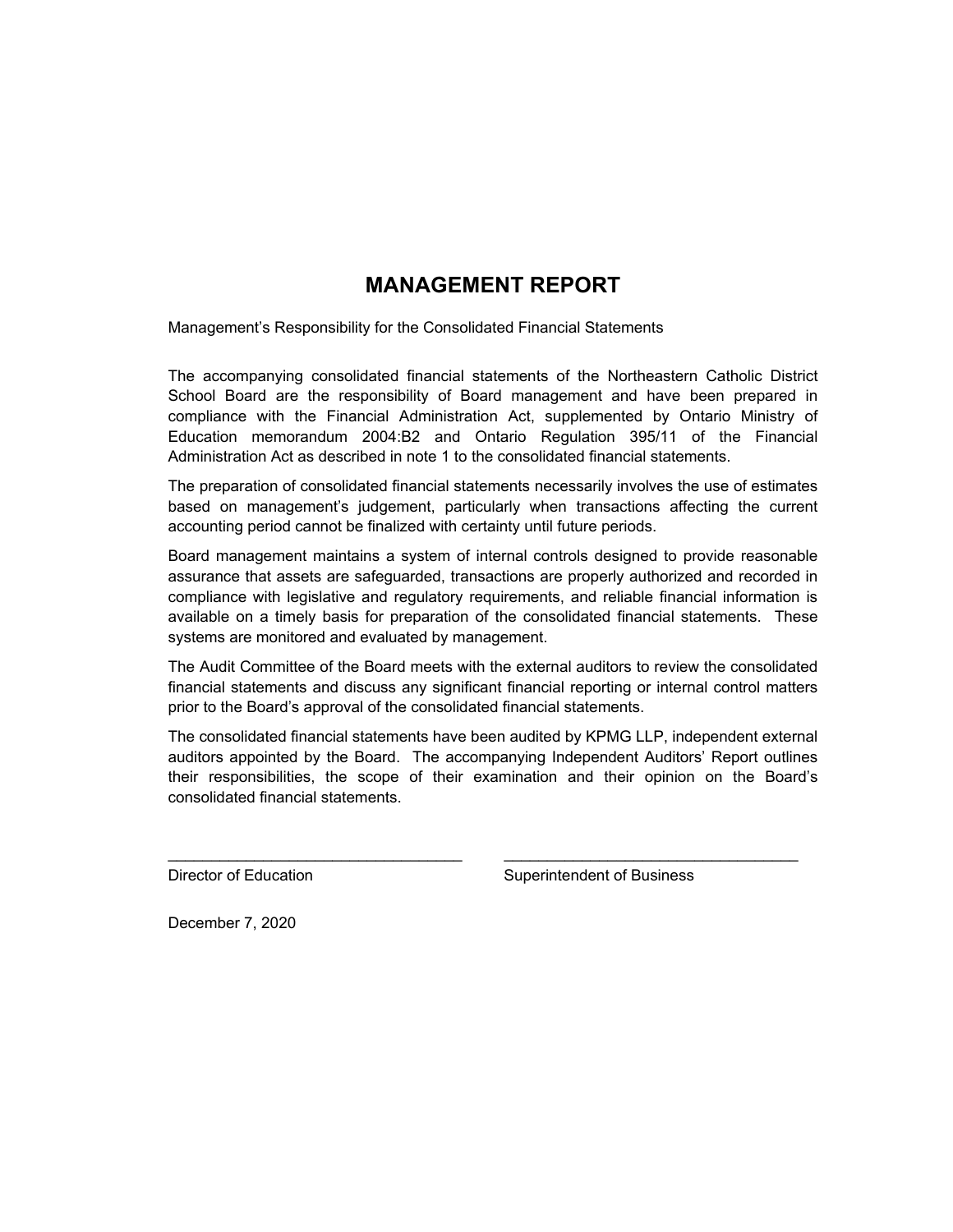

 KPMG LLP Claridge Executive Centre 144 Pine Street Sudbury Ontario P3C 1X3 Canada Telephone (705) 675-8500 Fax (705) 675-7586

### **INDEPENDENT AUDITORS' REPORT**

To the Board of Trustees of the Northeastern Catholic District School Board

### *Qualified Opinion*

We have audited the consolidated financial statements of Northeastern Catholic District School Board (the Entity), which comprise:

- the consolidated statement of financial position as at August 31, 2020
- the consolidated statement of operations and accumulated surplus for the year then ended
- the consolidated statement of changes in net debt for the year then ended
- the consolidated statement of cash flows for the year then ended
- and notes and schedule to the consolidated financial statements, including a summary of significant accounting policies

(Hereinafter referred to as the ''financial statements'').

In our opinion, except for the adjustments, if any, which we might have determined to be necessary had we been able to satisfy ourselves concerning the completeness of school generated funds revenue referred to in the following paragraph, the accompanying financial statements present fairly, in all material respects, the consolidated financial position of the Entity as at August 31, 2020, and its consolidated results of operations and its cash flows for the year then ended in accordance with the basis of accounting described in note 1 to the financial statements.

### *Basis for Qualified Opinion*

In common with many school boards, individual schools derive revenue from school fundraising activities held throughout the year. Adequate documentation and controls were not in place throughout the year to allow us to obtain satisfactory audit verification as to the completeness of these revenues. Accordingly, our verification of these revenues was limited to the amounts recorded in the records of the individual schools.

Therefore, we were not able to determine whether adjustments might be necessary to:

 the financial assets reported in the consolidated statements of financial position as at August 31, 2020 and August 31, 2019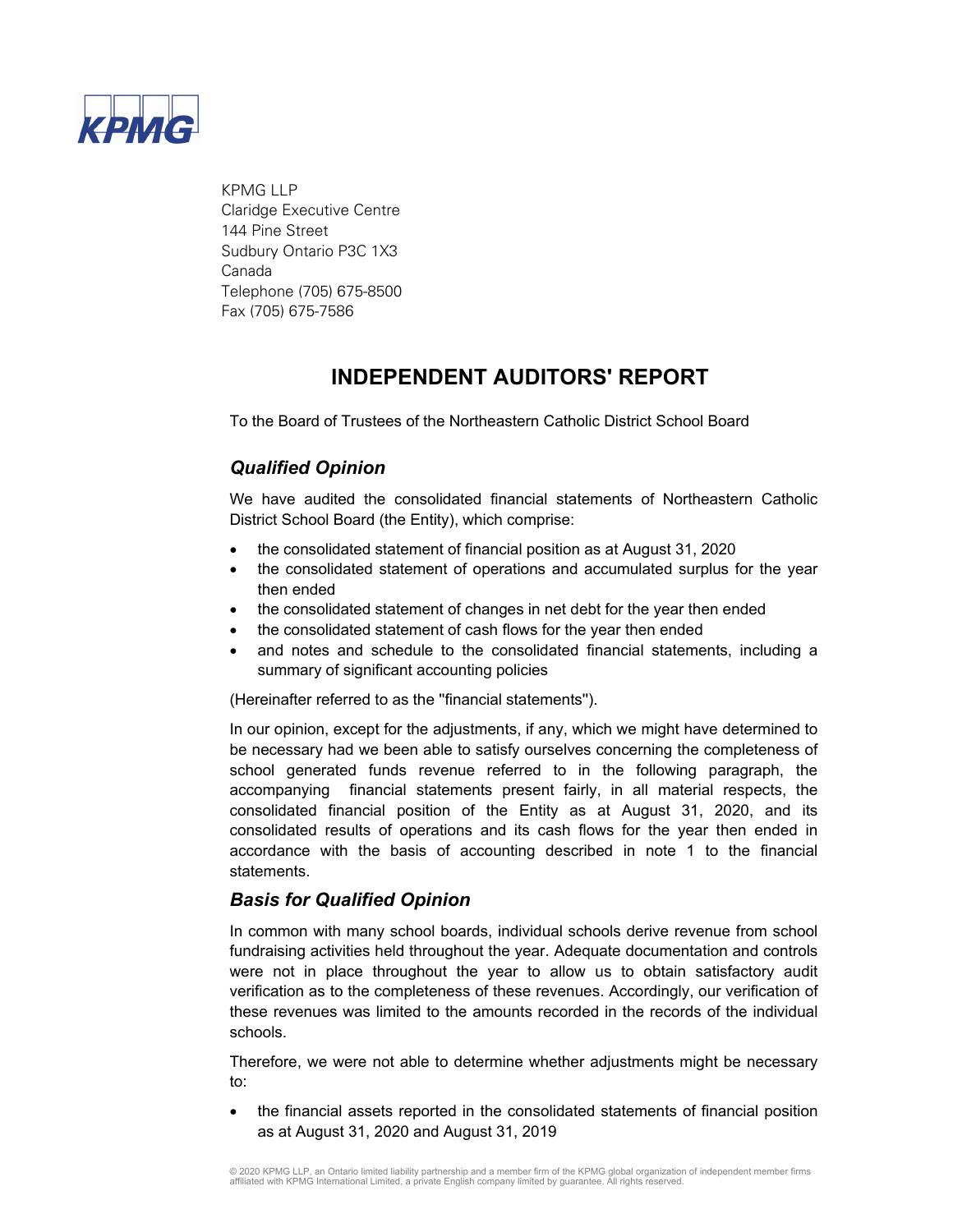

- the school generated funds revenues and annual surplus reported in the consolidated statements of operations and accumulated surplus for the years ended August 31, 2020 and August 31, 2019
- the accumulated surplus, at the beginning and end of the year, reported in the consolidated statements of financial position and consolidated statements of operations and accumulated surplus for the years ended August 31, 2020 and August 31, 2019
- the annual surplus reported in the consolidated statements of cash flows for the years ended August 31, 2020 and August 31, 2019

Our opinion on the financial statements for the year ended August 31, 2020 was qualified accordingly because of the possible effects of this limitation in scope.

We conducted our audit in accordance with Canadian generally accepted auditing standards. Our responsibilities under those standards are further described in the **''Auditors' Responsibilities for the Audit of the Financial Statements''** section of our auditors' report.

We are independent of the Entity in accordance with the ethical requirements that are relevant to our audit of the financial statements in Canada and we have fulfilled our other ethical responsibilities in accordance with these requirements.

We believe that the audit evidence we have obtained is sufficient and appropriate to provide a basis for our qualified opinion.

### *Emphasis of Matter - Financial Reporting Framework*

Without modifying our opinion, we draw attention to note 1 to the financial statements which describes the basis of accounting used in the preparation of these financial statements and the significant differences between such basis of accounting and Canadian public sector accounting standards.

#### *Responsibilities of Management and Those Charged with Governance for the Financial Statements*

Management is responsible for the preparation and fair presentation of these financial statements in accordance with a basis of accounting described in the notes to the financial statements, and for such internal control as management determines is necessary to enable the preparation of financial statements that are free from material misstatement, whether due to fraud or error.

In preparing the financial statements, management is responsible for assessing the Entity's ability to continue as a going concern, disclosing, as applicable, matters related to going concern and using the going concern basis of accounting unless management either intends to liquidate the Entity or to cease operations, or has no realistic alternative but to do so.

Those charged with governance are responsible for overseeing the Entity's financial reporting process.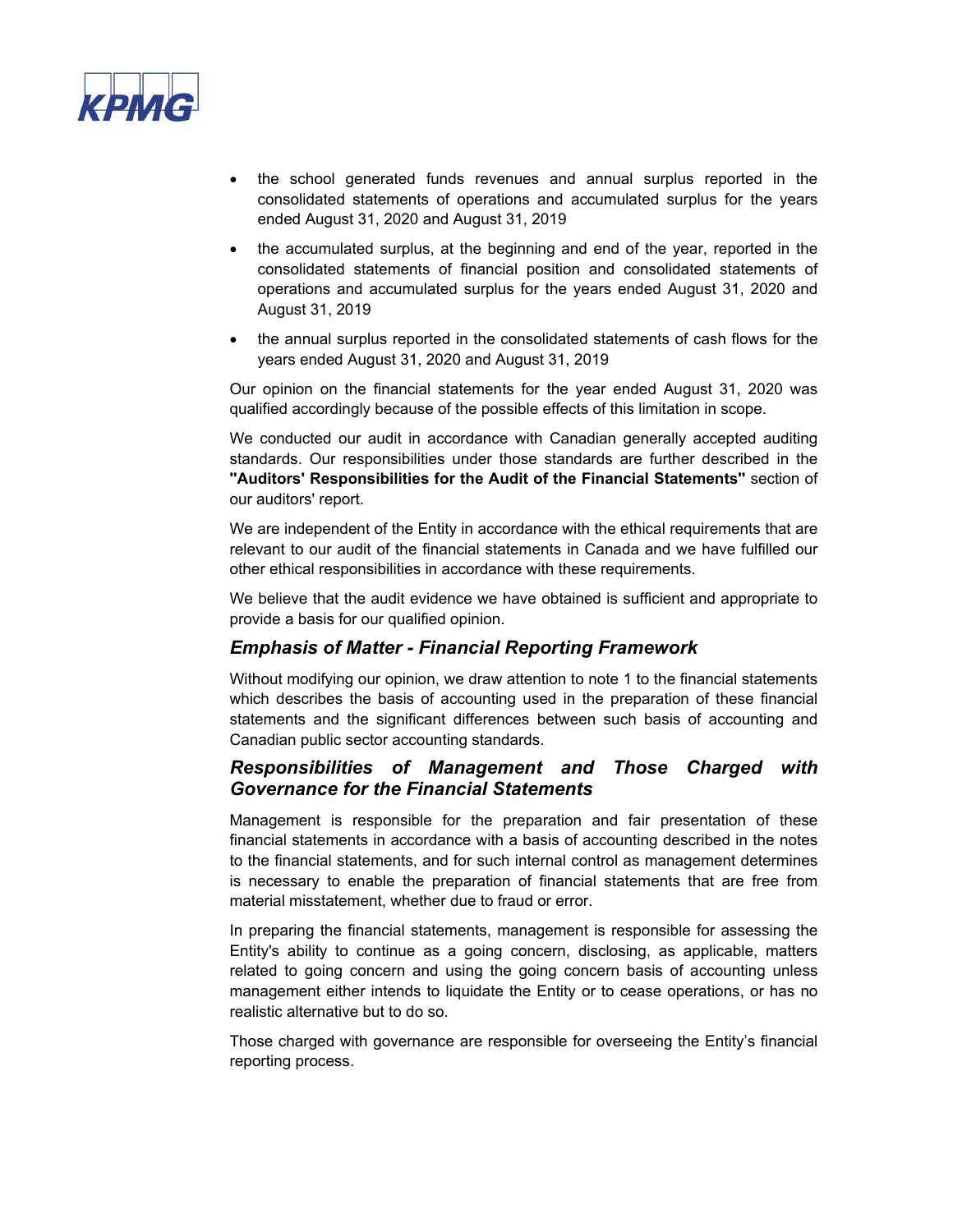

### *Auditors' Responsibilities for the Audit of the Financial Statements*

Our objectives are to obtain reasonable assurance about whether the financial statements as a whole are free from material misstatement, whether due to fraud or error, and to issue an auditors' report that includes our qualified opinion.

Reasonable assurance is a high level of assurance, but is not a guarantee that an audit conducted in accordance with Canadian generally accepted auditing standards will always detect a material misstatement when it exists.

Misstatements can arise from fraud or error and are considered material if, individually or in the aggregate, they could reasonably be expected to influence the economic decisions of users taken on the basis of the financial statements.

As part of an audit in accordance with Canadian generally accepted auditing standards, we exercise professional judgment and maintain professional skepticism throughout the audit.

We also:

 Identify and assess the risks of material misstatement of the financial statements, whether due to fraud or error, design and perform audit procedures responsive to those risks, and obtain audit evidence that is sufficient and appropriate to provide a basis for our qualified opinion.

The risk of not detecting a material misstatement resulting from fraud is higher than for one resulting from error, as fraud may involve collusion, forgery, intentional omissions, misrepresentations, or the override of internal control.

- Obtain an understanding of internal control relevant to the audit in order to design audit procedures that are appropriate in the circumstances, but not for the purpose of expressing an opinion on the effectiveness of the Entity's internal control.
- Evaluate the appropriateness of accounting policies used and the reasonableness of accounting estimates and related disclosures made by management.
- Conclude on the appropriateness of management's use of the going concern basis of accounting and, based on the audit evidence obtained, whether a material uncertainty exists related to events or conditions that may cast significant doubt on the Entity's ability to continue as a going concern. If we conclude that a material uncertainty exists, we are required to draw attention in our auditors' report to the related disclosures in the financial statements or, if such disclosures are inadequate, to modify our opinion. Our conclusions are based on the audit evidence obtained up to the date of our auditors' report. However, future events or conditions may cause the Entity's to cease to continue as a going concern.
- Evaluate the overall presentation, structure and content of the financial statements, including the disclosures, and whether the financial statements represent the underlying transactions and events in a manner that achieves fair presentation.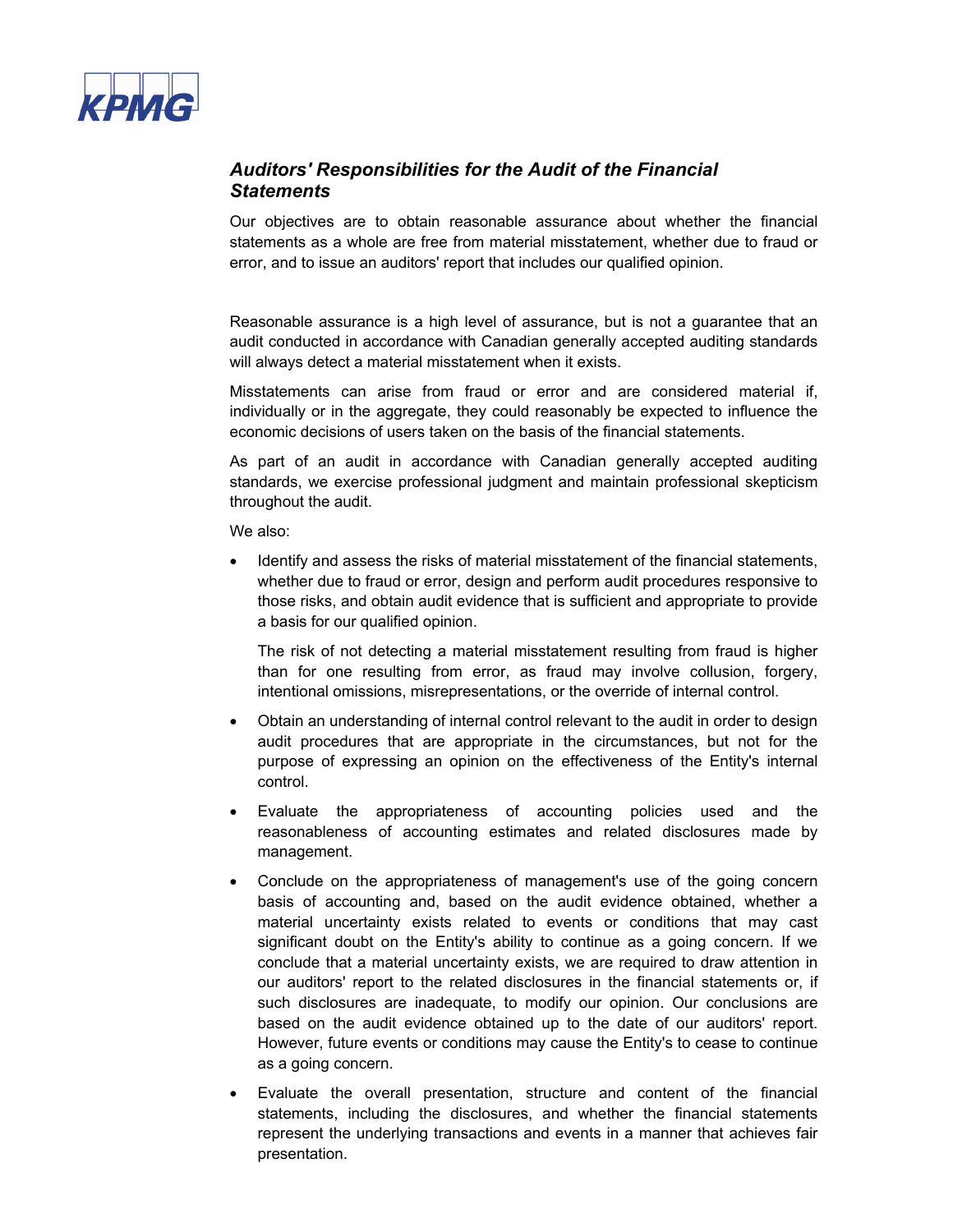

- Communicate with those charged with governance regarding, among other matters, the planned scope and timing of the audit and significant audit findings, including any significant deficiencies in internal control that we identify during our audit.
- Obtain sufficient audit evidence regarding the financial information of the entities or business activities within the Group Entity to express a qualified opinion on the financial statements. We are responsible for the direction, supervision and performance of the group audit. We remain solely responsible for our audit opinion.

 $KPMG$  14P

Chartered Professional Accountants, Licensed Public Accountants

Sudbury, Canada December 7, 2020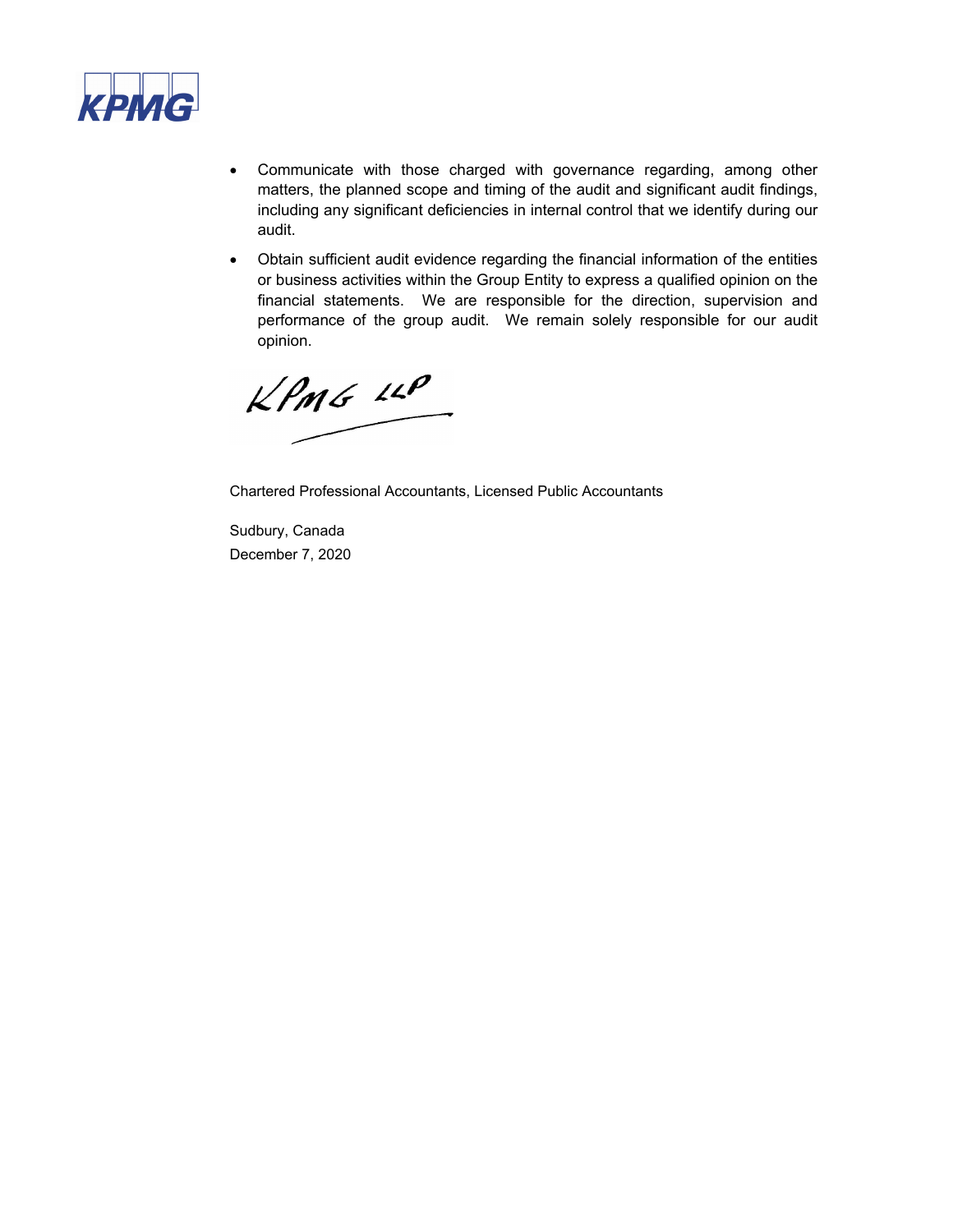**Consolidated Statement of Financial Position** 

As at August 31, 2020, with comparative information for 2019

|                                                                 | 2020              | 2019            |
|-----------------------------------------------------------------|-------------------|-----------------|
|                                                                 |                   |                 |
| <b>Financial assets:</b>                                        |                   |                 |
| Cash and cash equivalents                                       | S<br>6,375,985 \$ | 6,620,213       |
| Accounts receivable (note 3)                                    | 7,329,285         | 6,051,129       |
| Accounts receivable - Government of Ontario Capital (note 4)    | 3,571,009         | 2,908,253       |
| Assets held for sale (note 5)                                   |                   | 182,956         |
| <b>Total financial assets</b>                                   | 17,276,279        | 15,762,551      |
| <b>Financial liabilities:</b>                                   |                   |                 |
| Accounts payable and accrued liabilities (note 6)               | 5,733,523         | 3,825,920       |
| Deferred revenue (note 8)                                       | 2,893,928         | 3,128,939       |
| Accrued interest on net long-term liabilities                   | 48,484            | 49,515          |
| Retirement and other employee future benefits payable (note 10) | 1,681,632         | 1,168,189       |
| Net long-term liabilities (note 11)                             | 2,725,628         | 2,883,967       |
| Deferred capital contributions (note 9)                         | 42,254,326        | 41,024,848      |
| <b>Total financial liabilities</b>                              | 55,337,521        | 52,081,378      |
| Net debt                                                        | (38,061,242)      | (36, 318, 827)  |
| Non-financial assets:                                           |                   |                 |
| Prepaid expenses                                                | 468,459           | 194,616         |
| Tangible capital assets (note 13)                               | 44,475,334        | 43,371,601      |
| Total non-financial assets                                      | 44,943,793        | 43,566,217      |
| Commitments (note 17)                                           |                   |                 |
| Contingent liabilities (note 18)                                |                   |                 |
| Effects of COVID-19 (note 19)                                   |                   |                 |
| Accumulated surplus (note 14)                                   | \$<br>6,882,551   | \$<br>7,247,390 |

See accompanying notes to the consolidated financial statements.

Approved on behalf of the Board:

Board of Trustee

Jem Shewlohr

**Board of Trustee**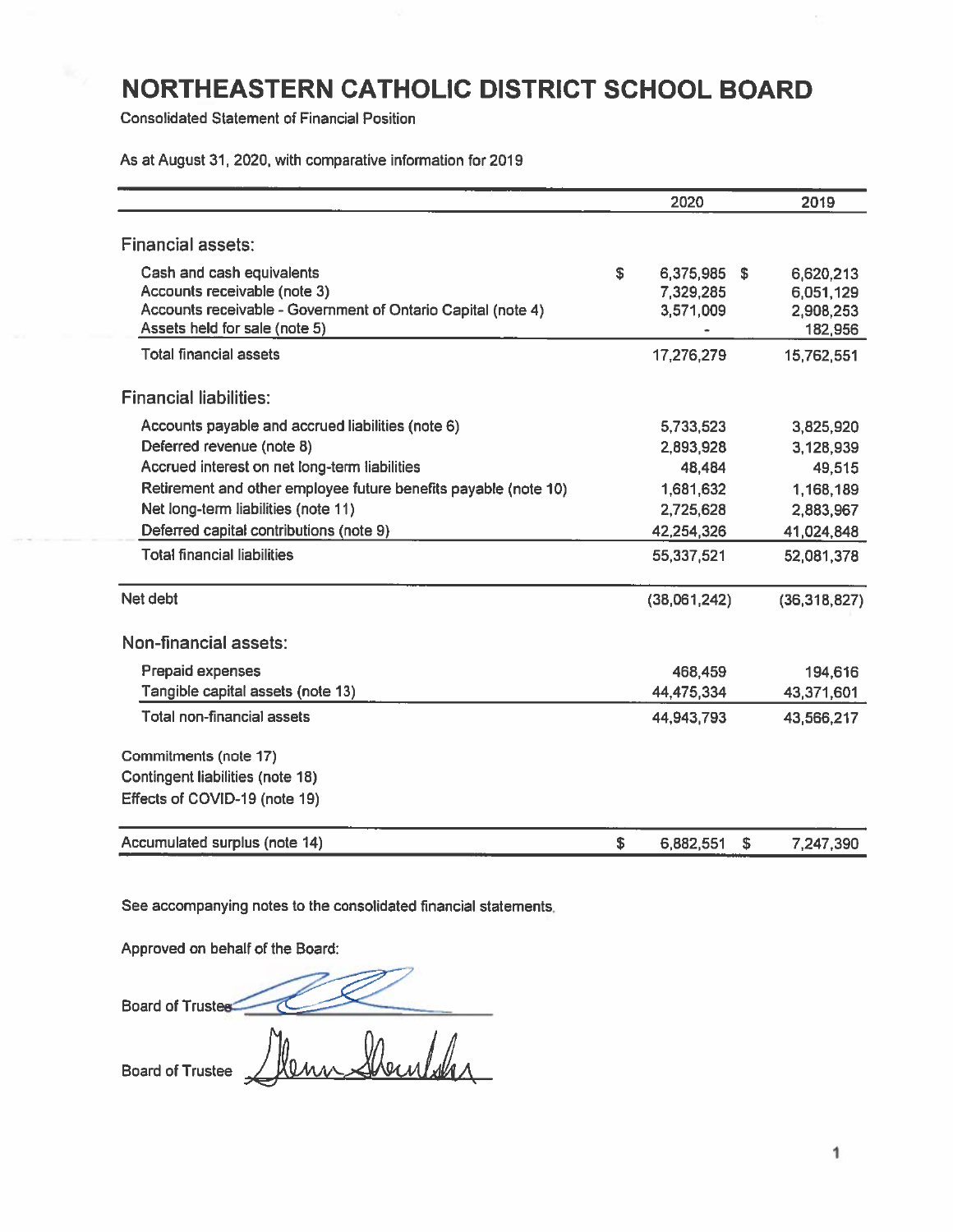Consolidated Statement of Operations and Accumulated Surplus

Year ended August 31, 2020, with comparative information for 2019

|                                                  | 2020             | 2020             | 2019               |
|--------------------------------------------------|------------------|------------------|--------------------|
|                                                  | <b>Budget</b>    | Actual           | Actual             |
|                                                  |                  |                  |                    |
| Revenue:                                         |                  |                  |                    |
| Government of Ontario grants:                    |                  |                  |                    |
| - Grants for Student Needs                       | \$<br>34,172,421 | \$<br>33,668,963 | \$<br>34, 187, 329 |
| - Provincial legislative grant                   | 4,051,812        | 4,048,145        | 4,080,920          |
| - Other                                          | 1,288,248        | 1,127,185        | 2,164,051          |
| - Amortization of deferred capital contributions | 1,879,029        | 2,358,097        | 2,004,020          |
| Federal grants and fees                          | 226,236          | 340,538          | 400,495            |
| Other revenue - school boards                    | 25,000           | 22,543           | 29,899             |
| Other fees and revenue                           | 102,000          | 591,260          | 247,072            |
| Investment income                                | 35,000           | 75,826           | 89,120             |
| School generated funds                           | 975,000          | 690,069          | 974,657            |
| Total revenue                                    | 42,754,746       | 42,922,626       | 44,177,563         |
| Expenses (note 12):                              |                  |                  |                    |
| Instruction                                      | 29,777,671       | 29,501,278       | 29,566,167         |
| Administration                                   | 2,695,384        | 3,147,022        | 2,984,633          |
| Transportation                                   | 3,367,909        | 3,366,768        | 3,440,787          |
| Pupil accommodation                              | 5,806,802        | 6,518,986        | 6,335,057          |
| Other                                            | 130,443          | 127,224          | 130,443            |
| School funded activities                         | 975,000          | 626,187          | 978,402            |
| Total expenses                                   | 42,753,209       | 43,287,465       | 43,435,489         |
| Annual surplus (deficit)                         | 1,537            | (364, 839)       | 742,074            |
| Accumulated surplus, beginning of year           | 7,247,390        | 7,247,390        | 6,505,316          |
| Accumulated surplus, end of year                 | \$<br>7,248,927  | \$<br>6,882,551  | \$<br>7,247,390    |

See accompanying notes to the consolidated financial statements.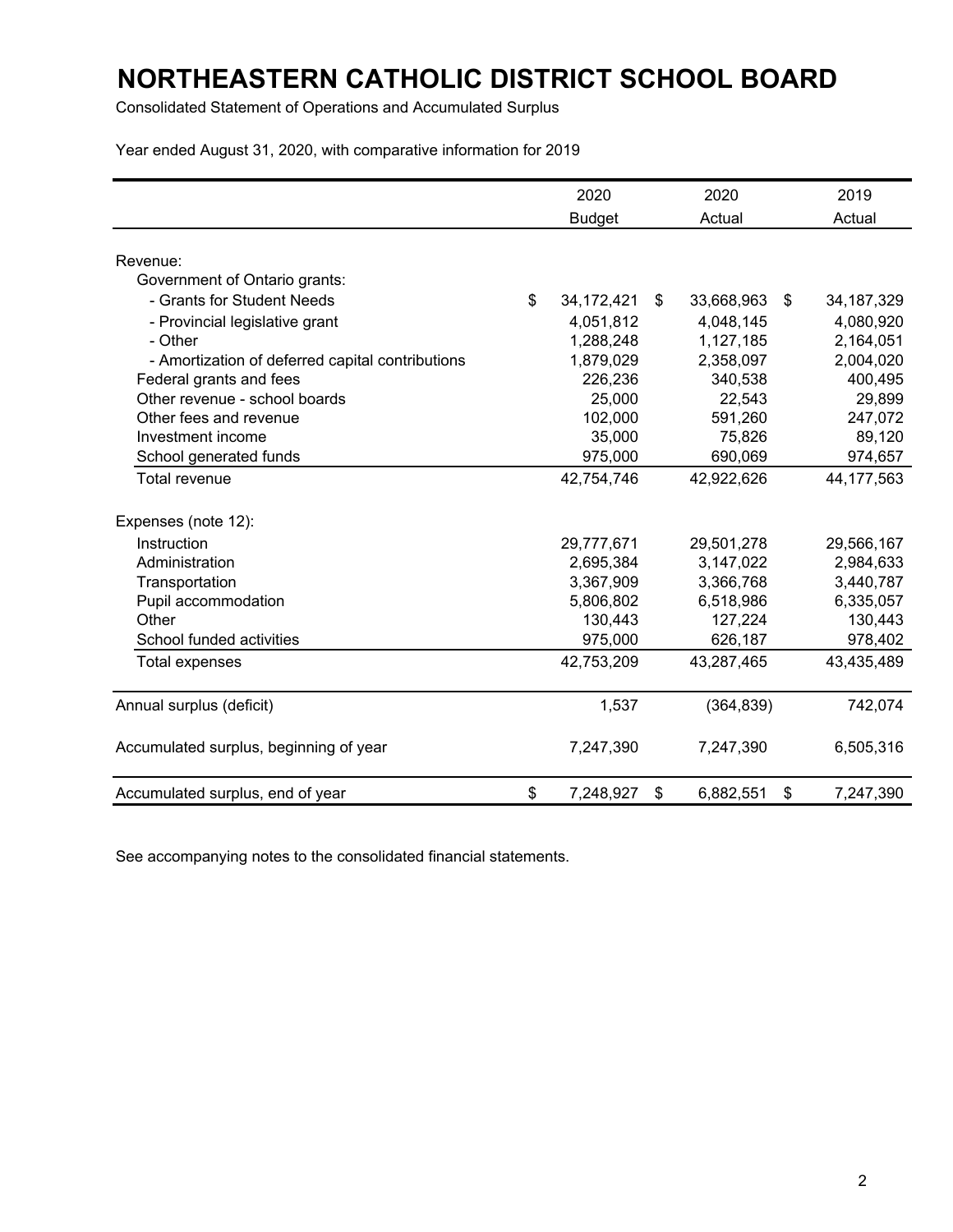Consolidated Statement of Change in Net Debt

Year ended August 31, 2020, with comparative information for 2019

|                                         | 2020                      | 2020               | 2019           |
|-----------------------------------------|---------------------------|--------------------|----------------|
|                                         | <b>Budget</b>             | Actual             | Actual         |
| Annual surplus (deficit)                | \$<br>$1,537$ \$          | $(364, 839)$ \$    | 742,074        |
| Tangible capital assets:                |                           |                    |                |
| Acquisition of tangible capital assets  | (3,964,858)               | (3,781,939)        | (3,962,457)    |
| Amortization of tangible capital assets | 2,015,364                 | 2,543,841          | 2,189,764      |
| Assets transferred from held for sale   |                           | (182, 956)         |                |
| Proceeds on disposal of capital assets  |                           |                    | 8,000          |
| Loss on sale of tangible capital assets |                           | 317,321            | 37,362         |
|                                         | (1,949,494)               | (1, 103, 733)      | (1,727,331)    |
| Prepaid expenses:                       |                           |                    |                |
| Acquisition of prepaid expenses         |                           | (468, 459)         | (194, 616)     |
| Use of prepaid expenses                 |                           | 194,616            | 376,872        |
|                                         |                           | (273, 843)         | 182,256        |
| Decrease in net debt                    | (1,947,957)               | (1,742,415)        | (803,001)      |
| Net debt, beginning of year             | (36, 318, 827)            | (36, 318, 827)     | (35,515,826)   |
| Net debt, end of year                   | \$<br>$(38, 266, 784)$ \$ | (38,061,242)<br>S. | (36, 318, 827) |

See accompanying notes to consolidated financial statements.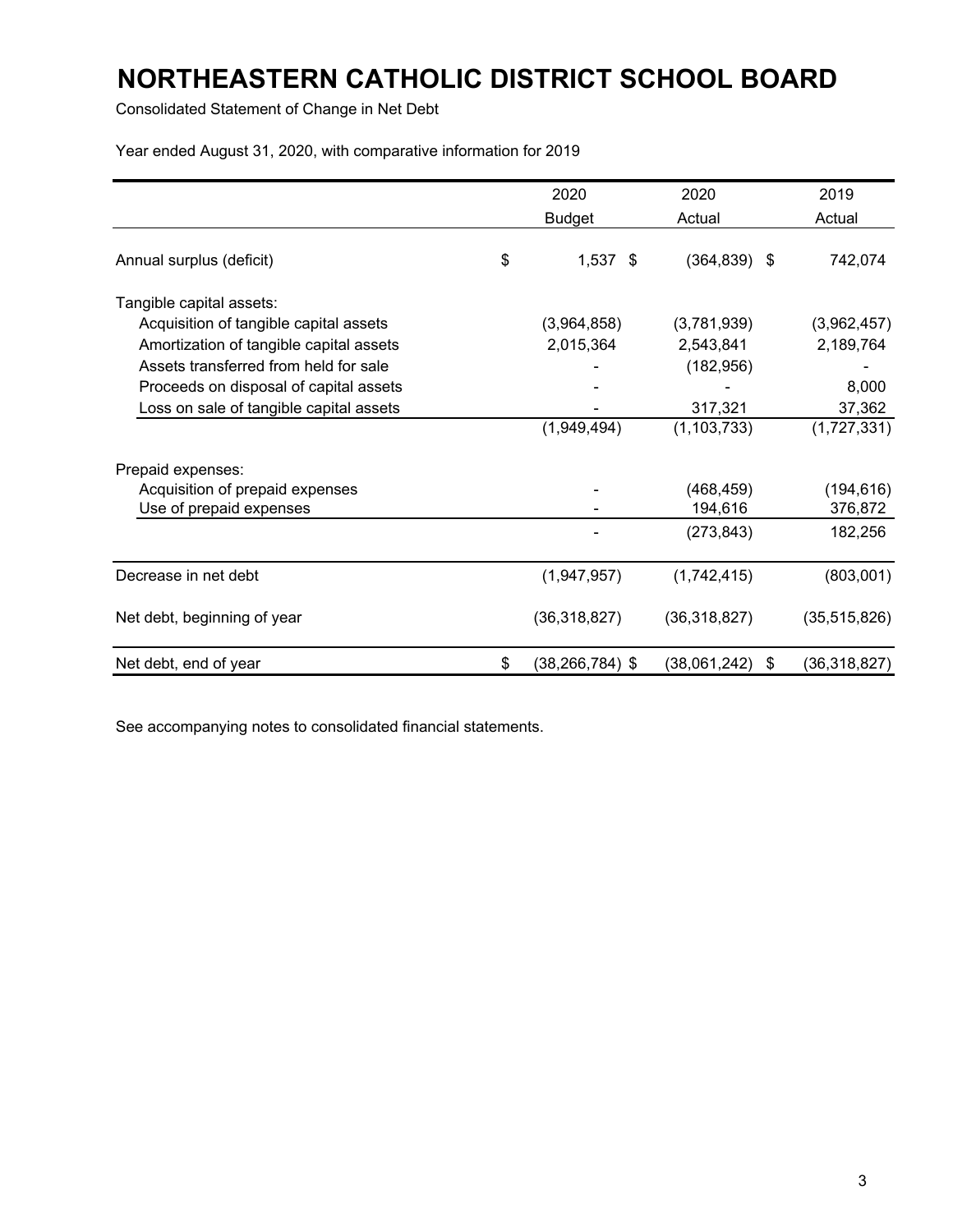Consolidated Statement of Cash Flows

Year ended August 31, 2020, with comparative information for 2019

|                                                                       | 2020             | 2019            |
|-----------------------------------------------------------------------|------------------|-----------------|
|                                                                       |                  |                 |
|                                                                       |                  |                 |
| Operating transactions:<br>Annual surplus (deficit)                   | \$<br>(364, 839) | \$<br>742,074   |
| Items not involving cash:                                             |                  |                 |
| Amortization of tangible capital assets                               | 2,543,841        | 2,189,764       |
| Amortization of deferred capital contributions                        | (2,358,097)      | (2,004,020)     |
| Gain on sale of assets held for sale                                  |                  | (180,000)       |
| Gain on disposal of deferred capital contributions                    | (317, 321)       | (45, 362)       |
| Loss on sale of tangible capital assets                               | 317,321          | 37,362          |
|                                                                       | (179, 095)       | 739,818         |
| Change in non-cash assets and liabilities:                            |                  |                 |
| Decrease in accounts receivable                                       | (1, 278, 156)    | (4,221,285)     |
| Increase (decrease) in accounts payable and                           |                  |                 |
| accrued liabilities                                                   | 1,907,603        | (2,039,962)     |
| Decrease in deferred revenue                                          | (235, 011)       | (462, 536)      |
| Increase (decrease) in accrued interest on long-term debt             | (1,031)          | 27,153          |
| Increase in employee future benefits                                  | 513,443          | 22,008          |
| Decrease (increase) in prepaid expenses                               | (273, 843)       | 182,256         |
| Cash provided by (used for) operating transactions                    | 453,910          | (5,752,548)     |
| Capital transactions:                                                 |                  |                 |
| Cash used to acquire tangible capital assets                          | (3,781,939)      | (3,962,457)     |
| Proceeds on disposal of assets held for sale                          |                  | 575,000         |
| Proceeds on disposal of tangible capital assets                       |                  | 8,000           |
| Cash applied to capital transactions                                  | (3,781,939)      | (3,379,457)     |
| Financing transactions:                                               |                  |                 |
| Long-term debt repaid                                                 | (158, 339)       | (109, 709)      |
| Increase (decrease) in accounts receivable - Approved Capital Funding | (662, 756)       | 2,381,851       |
| Transfer to deferred capital contributions                            | 3,904,896        | 3,962,457       |
| Cash provided by financing transactions                               | 3,083,801        | 6,234,599       |
|                                                                       |                  |                 |
| Decrease in cash and cash equivalents                                 | (244, 228)       | (2,897,406)     |
| Cash and cash equivalents, beginning of year                          | 6,620,213        | 9,517,619       |
| Cash and cash equivalents, end of year                                | \$<br>6,375,985  | \$<br>6,620,213 |

See accompanying notes to consolidated financial statements.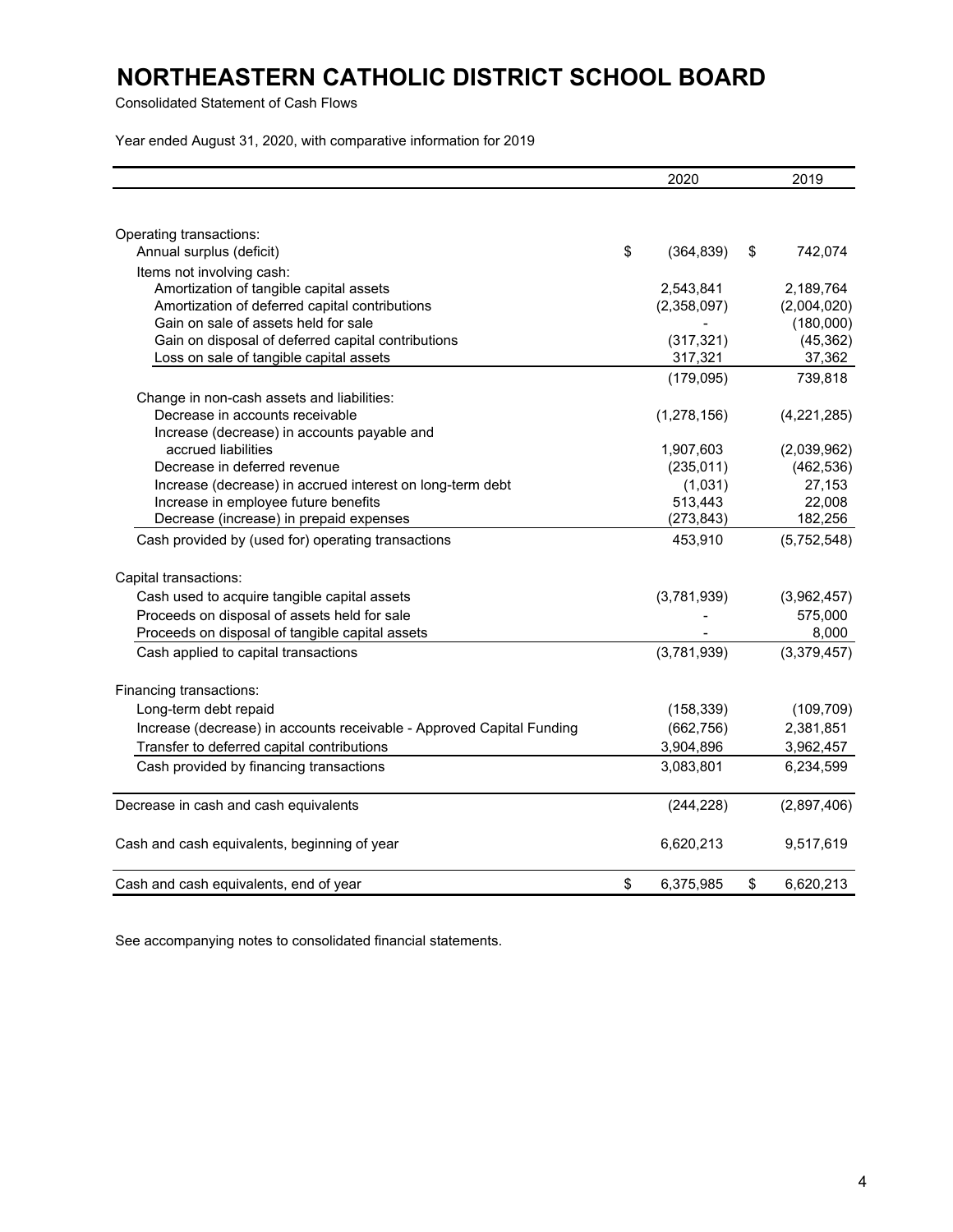Notes to Consolidated Financial Statements

Year ended August 31, 2020

The Northeastern Catholic District School Board is an English Catholic school board formed on January 1, 1998 from the English Language sections of four separate school boards. The School Board, which covers an area from Cobalt to Moosonee, Ontario, has one secondary and twelve elementary schools under its jurisdiction.

#### **1. Significant accounting policies:**

The consolidated financial statements of the Northeastern Catholic District School Board (the "Board") have been prepared by management in accordance with the basis of accounting described below. The consolidated financial statements contain the following significant accounting policies:

(a) Basis of accounting:

The consolidated financial statements have been prepared in accordance with the Financial Administration Act supplemented by Ontario Ministry of Education memorandum 2004:B2 and Ontario Regulation 395/11 of the Financial Administration Act.

The Financial Administration Act requires that the consolidated financial statements be prepared in accordance with the accounting principles determined by the relevant ministry of the Government of Ontario. A directive was provided by the Ontario Ministry of Education within memorandum 2004:B2 requiring school boards to adopt Canadian public sector accounting standards commencing with their year ended August 31, 2004 and that changes may be required to the application of these standards as a result of regulation.

In 2011, the government passed Ontario Regulation 395/11 of the Financial Administration Act. The regulation requires that contributions received or receivable for the acquisition or development of depreciable tangible capital assets and contributions of depreciable tangible capital assets for use in providing services, be recorded as deferred capital contributions and be recognized as revenue in the statement of operations and accumulated surplus over the periods during which the asset is used to provide service at the same rate that amortization is recognized in respect of the related asset. The regulation further requires that if the net book value of the depreciable tangible capital asset is reduced for any reason other than amortization, a proportionate reduction of the deferred capital contribution along with a proportionate increase in the revenue be recognized. For Ontario school boards, these contributions include government transfers, externally restricted contributions and, historically, property tax revenue.

The accounting policy requirements under Ontario Regulation 395/11 are significantly different from the requirements of Canadian public sector accounting standards which require that:

- government transfers, which do not contain a stipulation that creates a liability, be recognized as revenue by the recipient when approved by the transferor and the eligibility criteria have been met in accordance with public sector accounting standard PS3410;
- externally restricted contributions be recognized as revenue in the period in which the resources are used for the purpose or purposes specified in accordance with public sector accounting standard PS3100; and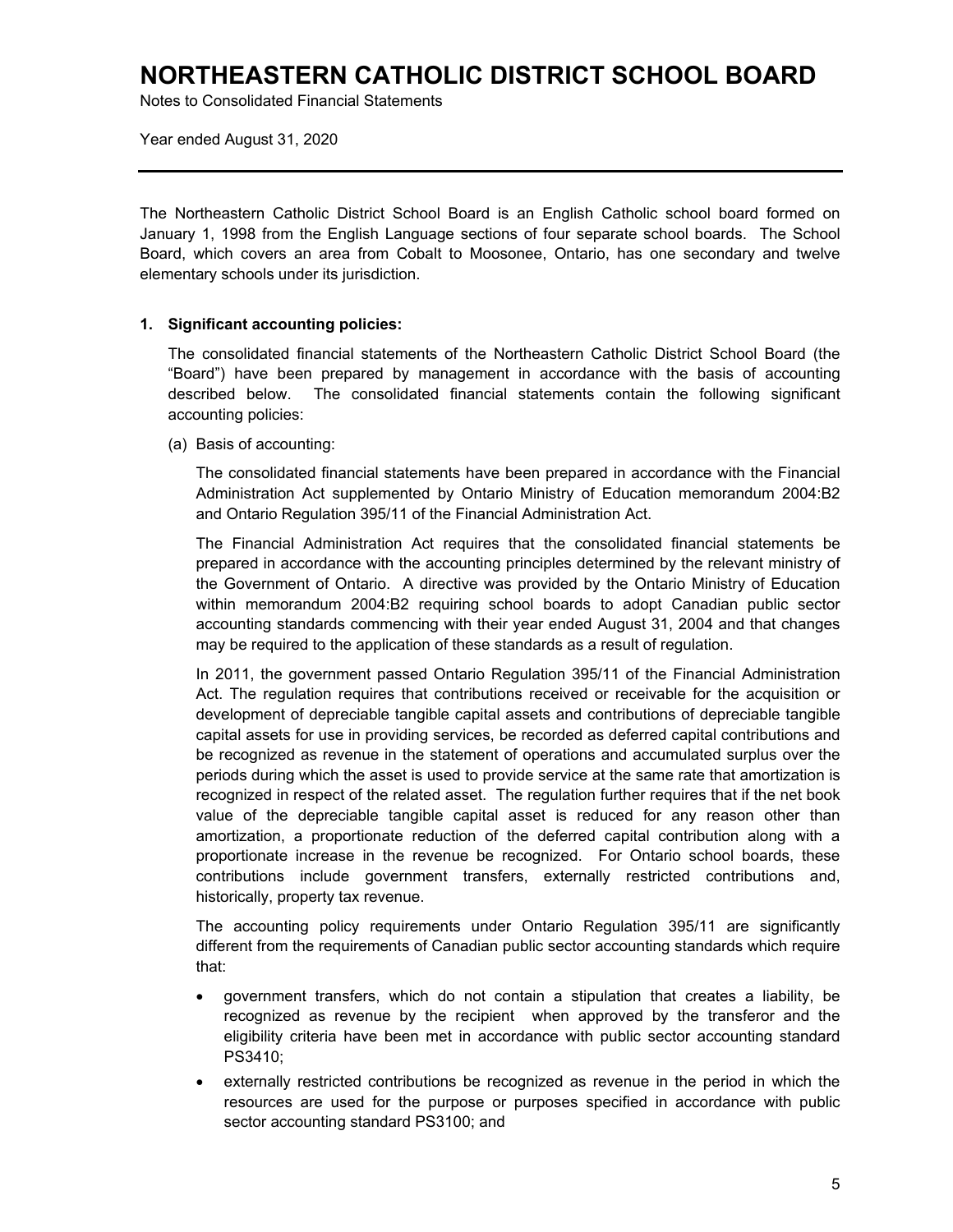Notes to Consolidated Financial Statements

Year ended August 31, 2020

#### **1. Significant accounting policies (continued):**

- (a) Basis of accounting (continued):
	- property taxation revenue be reported as revenue when received or receivable in accordance with public sector accounting standard PS3510.

As a result, revenue recognized in the statement of operations and accumulated surplus and certain related deferred revenues and deferred capital contributions would be recorded differently under Canadian Public Sector Accounting Standards.

(b) Reporting entity:

The consolidated financial statements reflect the assets, liabilities, revenues and expenses of the reporting entity. The reporting entity is comprised of all organizations accountable for the administration of their financial affairs and resources to the Board and which are controlled by the Board, including:

- i) School generated funds: the assets, liabilities, revenues, expenses that exist at the school level and which are deemed to be controlled by the Board, have been reflected in the consolidated financial statements.
- ii) The Board is one of three school boards that entered into a partnership agreement to share certain costs related to transportation. As a result, the Board's consolidated financial statements reflect proportionate consolidation, whereby they include the assets that it controls, the liabilities that it has incurred, and its pro-rata share of revenue and expenses.
- (c) Trust funds:

Trust funds and their related operations administered by the Board are not included in the consolidated financial statements as they are not controlled by the Board.

(d) Cash and cash equivalents:

Cash and cash equivalents consist of cash-on-hand, demand deposits and short-term investments. Short-term investments are highly liquid, subject to insignificant risk of changes in value and have a short maturity term of less than 90 days.

(e) Deferred revenue:

The Board receives amounts pursuant to legislation, regulation or agreement that may only be used for certain programs or in the delivery of specific services and transactions. These amounts are recognized as revenue in the fiscal year the related expenditures are incurred or services performed.

(f) Deferred capital contributions:

Contributions received or receivable for the purpose of acquiring or developing a depreciable tangible capital asset for use in providing services, or any contributions of depreciable tangible capital assets received or receivable for use in providing services, are recorded as deferred capital contributions when the asset is acquired as required under Ontario Regulation 395/11 of the Financial Administration Act. Amounts are recognized into revenue at the same rate as the related tangible capital asset is amortized.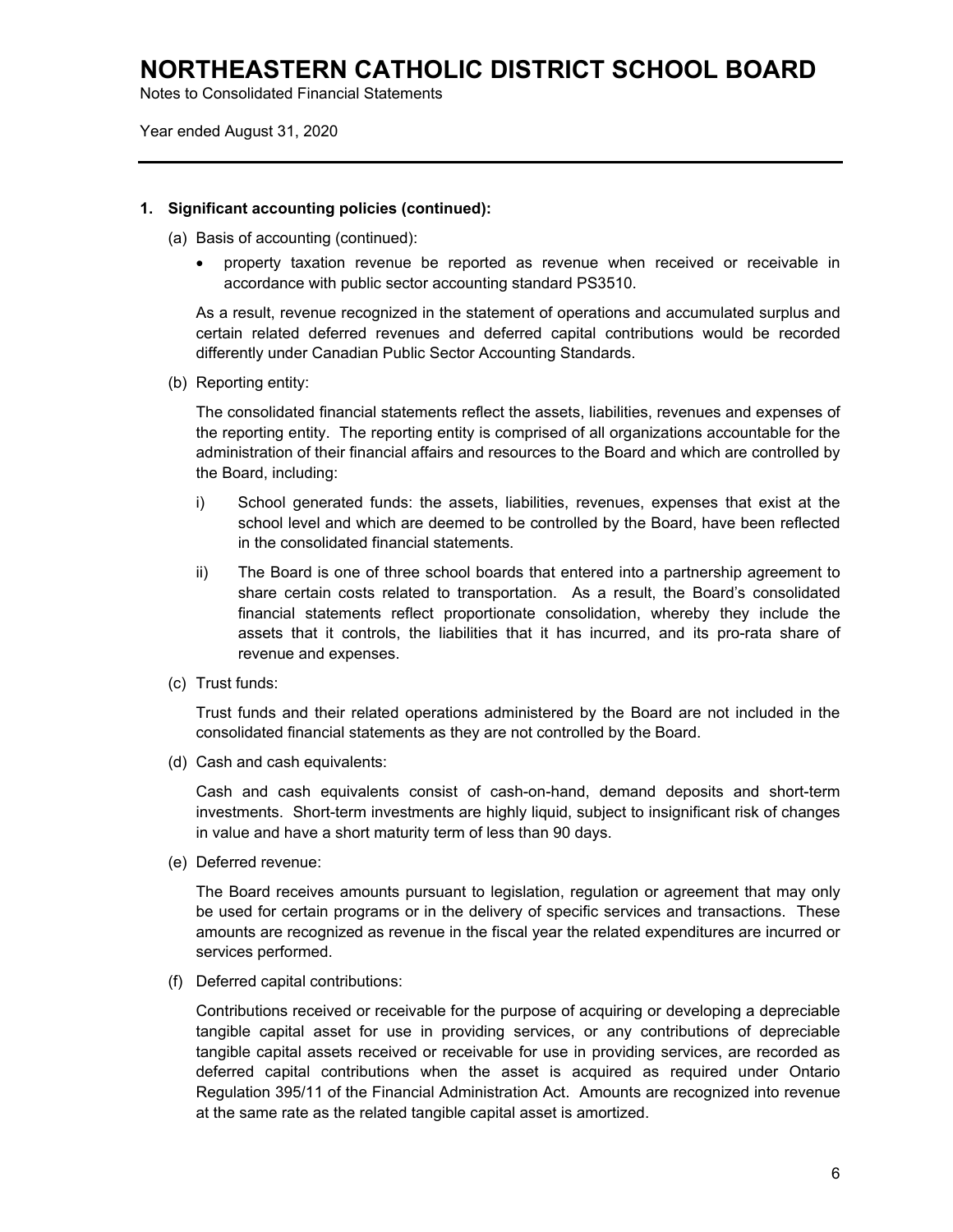Notes to Consolidated Financial Statements

Year ended August 31, 2020

#### **1. Significant accounting policies (continued):**

(g) Retirement and other employee future benefits:

The Board provides health, dental and life insurance benefits for certain employees and retired individuals from school boards and has assumed liability for payment of benefits under these plans.

As part of the ratified labour collective agreements for unionized employees that bargain centrally and ratified central discussions with the principals and vice-principals associations, Employee Life and Health Trusts (ELHTs) were established between 2016 and 2018 for all employee groups. Additionally, retirees belonging to the Principal/Vice Principal and Nonunion employee groups have transitioned to the ELHT in 2017-18. These benefits are being provided through a joint governance structure between the bargaining/employee groups, school board trustees associations and the Government of Ontario. School boards are required to remit a negotiated amount per full-time equivalency (FTE) on a monthly basis. Funding for the ELHT is based on the existing benefits funding embedded within the Grants for Student Needs (GSN) and additional ministry funding in the form of a crown contribution and stabilization adjustment. After retirees transition, the Board continues to be responsible for its share of costs of benefits based on the cost sharing agreement prior to the transition to the ELHT.

The Board has adopted the following accounting policies with respect to accounting for these employee benefits:

(i) The costs of self-insured retirement and other employee future benefit plans are actuarially determined using management's best estimate of salary escalation, accumulated sick days, insurance and health care costs trends, disability recovery rates, long-term inflation rates and discount rates. The cost of retirement gratuities are actuarially determined using the employee's salary, banked sick days and years of service as at August 31, 2012 and management's best estimate of discount rates. Any actuarial gains and losses arising from changes to the discount rate are amortized over the expected average remaining services life of the employee group.

For self-insured retirement and other employee future benefits that vest or accumulate over the periods of service provided by employees, such as life insurance and health care benefits for retirees, the cost is actuarially determined using the projected benefits method prorated on service. Under this method, the benefit costs are recognized over the expected average service life of the employee group.

For those self-insured benefit obligations that arise from specific events that occur from time to time, such as obligations for worker's compensation, long-term disability and life insurance and health care benefits for those on disability leave, the cost is recognized immediately in the period the events occur. Any actuarial gains and losses that are related to these benefits are recognized immediately in the period they arise.

- (ii) The costs of multi-employer defined pension plan benefits, such as the Ontario Municipal Employees Retirement System ("OMERS") pensions, are the employer's contributions due to the plan in the period.
- (iii) The costs of insured benefits are the employer's portion of insurance premiums owed for coverage of employees during the period.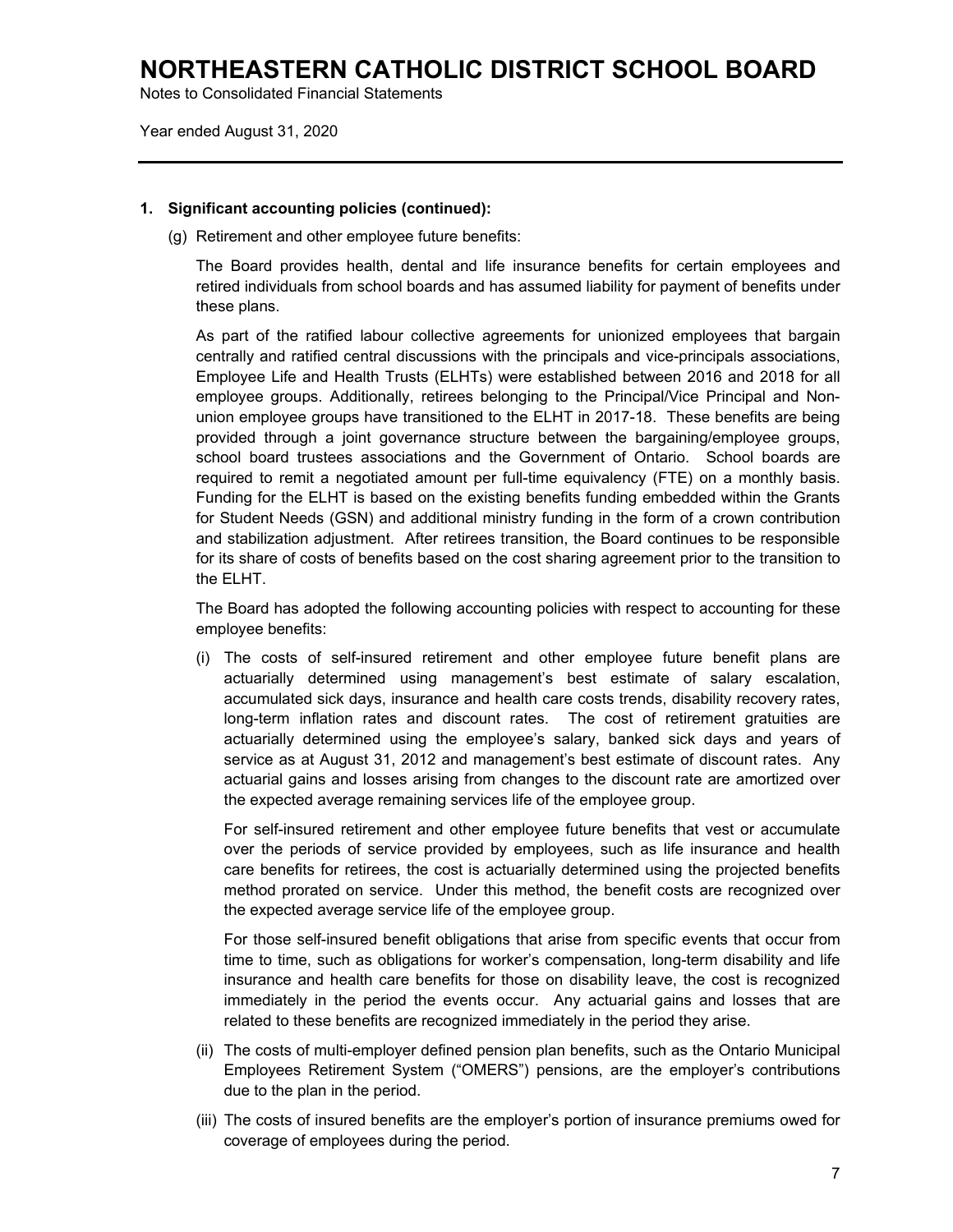Notes to Consolidated Financial Statements

Year ended August 31, 2020

#### **1. Significant accounting policies (continued):**

(h) Tangible capital assets:

Tangible capital assets are recorded at historical cost less accumulated amortization. Historical cost includes amounts that are directly attributable to acquisition, construction, development or betterment of the asset. The Board does not capitalize interest paid on debt used to finance the construction of tangible capital assets. When historical records were not available, other methods were used to estimate the cost and accumulated amortization.

Tangible capital assets, excluding land, are amortized on a straight-line basis over their estimated useful lives as follows:

| 15 years     |
|--------------|
| 40 years     |
| 20 years     |
| 5 - 15 years |
| 5 - 10 years |
| 5 years      |
|              |

Amortization is taken at 50% of the above rates in the year of acquisition.

Assets under construction and assets that related to pre-acquisition and pre-construction costs are not amortized until the asset is available for productive use.

Land permanently removed from service and held for resale is recorded at the lower of cost and estimated net realizable value. Cost includes amounts for improvements to prepare the land for sale or servicing. Buildings permanently removed from service and held for resale cease to be amortized and are recorded at the lower of carrying value and estimated net realizable value. Tangible capital assets which meet the criteria for financial assets are reclassified as "assets held for sale" on the Consolidated Statement of Financial Position.

Works of art and cultural and historic assets are not recorded as assets in these consolidated financial statements.

(i) Government transfers:

Government transfers, which include legislative grants, are recognized in the consolidated financial statements in the period in which events giving rise to the transfer occur, providing the transfers are authorized, any eligibility criteria have been met and reasonable estimates of the amount can be made. If government transfers contain stipulations, which give rise to a liability, they are deferred and recognized in revenue when the stipulations are met.

Government transfers for capital are deferred as required by Regulation 395/11, recorded as deferred capital contributions (DCC) and recognized in the consolidated statement of operations at the same rate and over the same periods as the asset is amortized.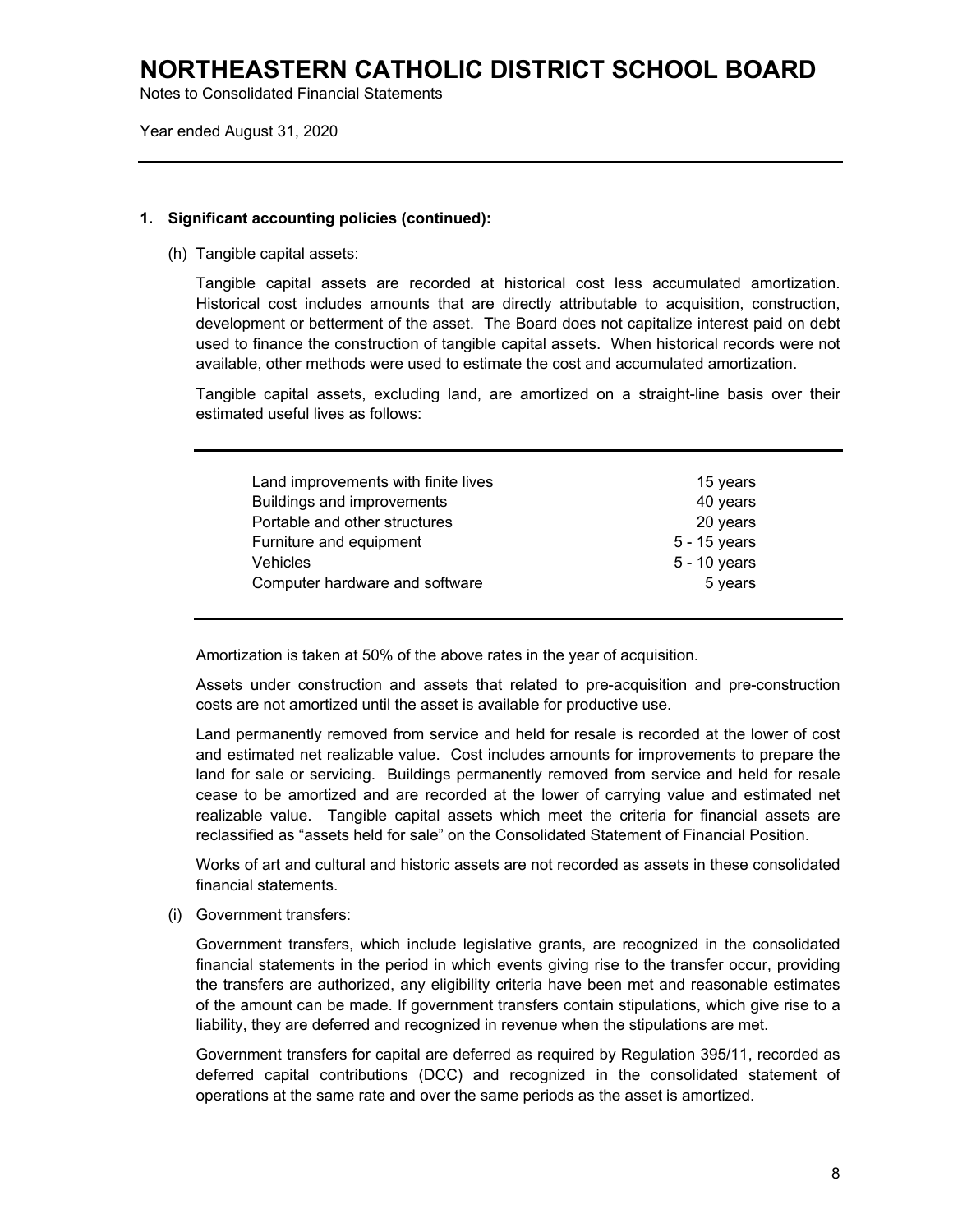Notes to Consolidated Financial Statements

Year ended August 31, 2020

#### **1. Significant accounting policies (continued):**

(j) Investment income:

Investment income is reported as revenue in the period earned.

When required by the funding government or related Act, investment income earned on externally restricted funds such as proceeds of disposition, special education, transition, distance schools and school renewal forms part of the respective deferred revenue balances.

(k) Budget figures:

Budget figures have been provided for comparison purposes and have been derived from the budget approved by the Trustees.

The budget approved by the Trustees is developed in accordance with the provincially mandated funding model for school boards and is used to manage program spending within the guidelines of the funding model.

The Board approves its budget annually. The approved operating budget for 2019-2020 is reflected on the Consolidated Statement of Operations and Accumulated Surplus, the budget was approved on June 19, 2019.

(l) Use of estimates:

The preparation of consolidated financial statements in conformity with the basis of accounting described in note 1 requires management to make estimates and assumptions that affect the reported amount of assets and liabilities and disclosure of contingent assets and liabilities at the date of the consolidated financial statements, and the reported amounts of revenues and expenses during the year. Actual results could differ from these current estimates. Significant estimates include assumptions used in performing actuarial valuations of employee future benefit liabilities.

These estimates are reviewed annually and, as adjustments become necessary, they are recorded in the period in which they become known.

(m) Provincial legislative grants:

Under Public Sector Accounting Standards, the entity that determines and sets the tax levy records the revenue in the financial statements, which in the case of the Board, is the Province of Ontario. As a result, property tax revenue received from the municipalities is recorded as part of Provincial Legislative Grants as municipal grants.

#### **2. School leave program:**

Under the school leave program, teachers have the opportunity to be paid 80% of their salaries over four years. The remaining 20% is accumulated in a bank account to cover 80% of their salaries in the fifth year when they take a year leave of absence. The cash and related liability in the amount of \$52,259 (2019 - \$26,351) have been included with cash and cash equivalents, accounts receivable and accounts payable and accrued liabilities on the Consolidated Statement of Financial Position.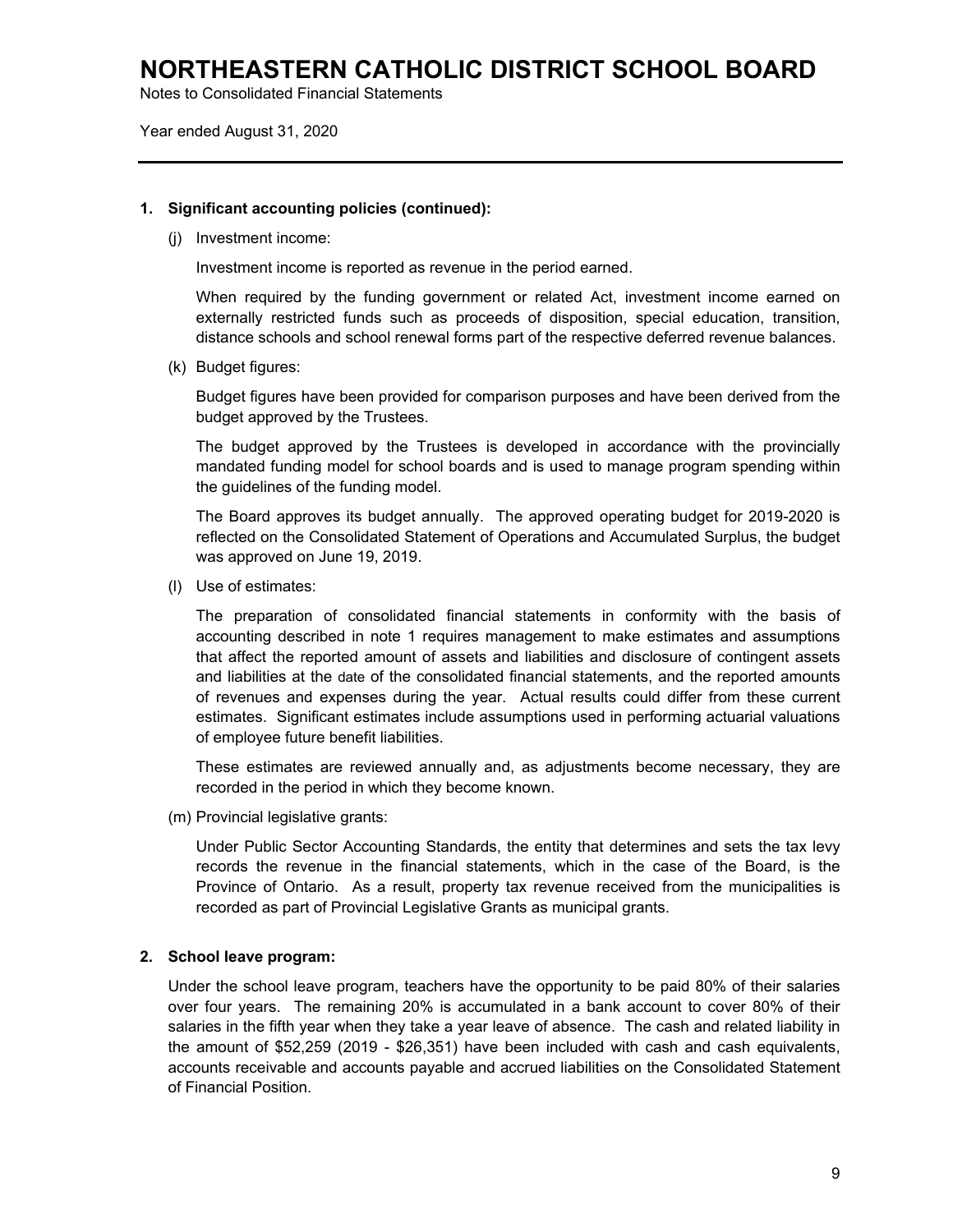Notes to Consolidated Financial Statements

Year ended August 31, 2020

#### **3. Accounts receivable:**

|                       |    | 2020      |     | 2019      |
|-----------------------|----|-----------|-----|-----------|
| Municipalities        | \$ | 980,238   | \$  | 468,878   |
| Government of Canada  |    | 254,912   |     | 165,444   |
| Government of Ontario |    | 5,838,765 |     | 5,241,461 |
| Other school boards   |    | 197,976   |     | 123,512   |
| Other                 |    | 57,394    |     | 51,834    |
|                       | S  | 7.329.285 | \$. | 6,051,129 |

The Ministry of Education introduced a cash management strategy effective September 1, 2018. As part of the strategy, the ministry delays part of the grant payment to school boards where the adjusted accumulated surplus and deferred revenue balances are in excess of certain criteria set out by the Ministry. The balance of delayed grant payments included in the receivable balance from the Government of Ontario at August 31, 2020 is \$5,422,411 (2019 - \$4,709,461).

#### **4. Accounts receivable – approved capital funding:**

The Province of Ontario replaced variable capital funding with a one-time debt support grant in 2009-10. The Board received a one-time grant that recognizes capital debt as of August 31, 2010 that is supported by the existing capital programs. The Board receives this grant in cash over the remaining term of the existing capital debt instruments. The Board may also receive yearly capital grants to support capital programs, which would be reflected in this account receivable.

The Board has an account receivable from the Province of Ontario of \$3,571,009 (2019 - \$2,908,253) as at August 31, 2020 with respect to capital grants.

#### **5. Assets held for sale:**

As of August 31, 2020, \$Nil (2019 - \$122,956) related to buildings and \$Nil (2019 - \$60,000) related to land were recorded as assets held for sale. In the prior year, a piece of land and vacant school were sold. Net proceeds of \$575,000 were received on the sale of this property, which had a carrying value of \$395,000, resulting in a gain of \$180,000, which was recognized in revenues in accordance with Ontario Regulation 193/10. No transactions of this nature took place in the August 31, 2020 fiscal period. During the year, \$182,956 was transferred from assets held for sale to tangible capital assets. As a result of the transfer, \$36,431 in amortization expense was recorded in the current year, reflecting the use of the assets since they were originally classified as held for sale.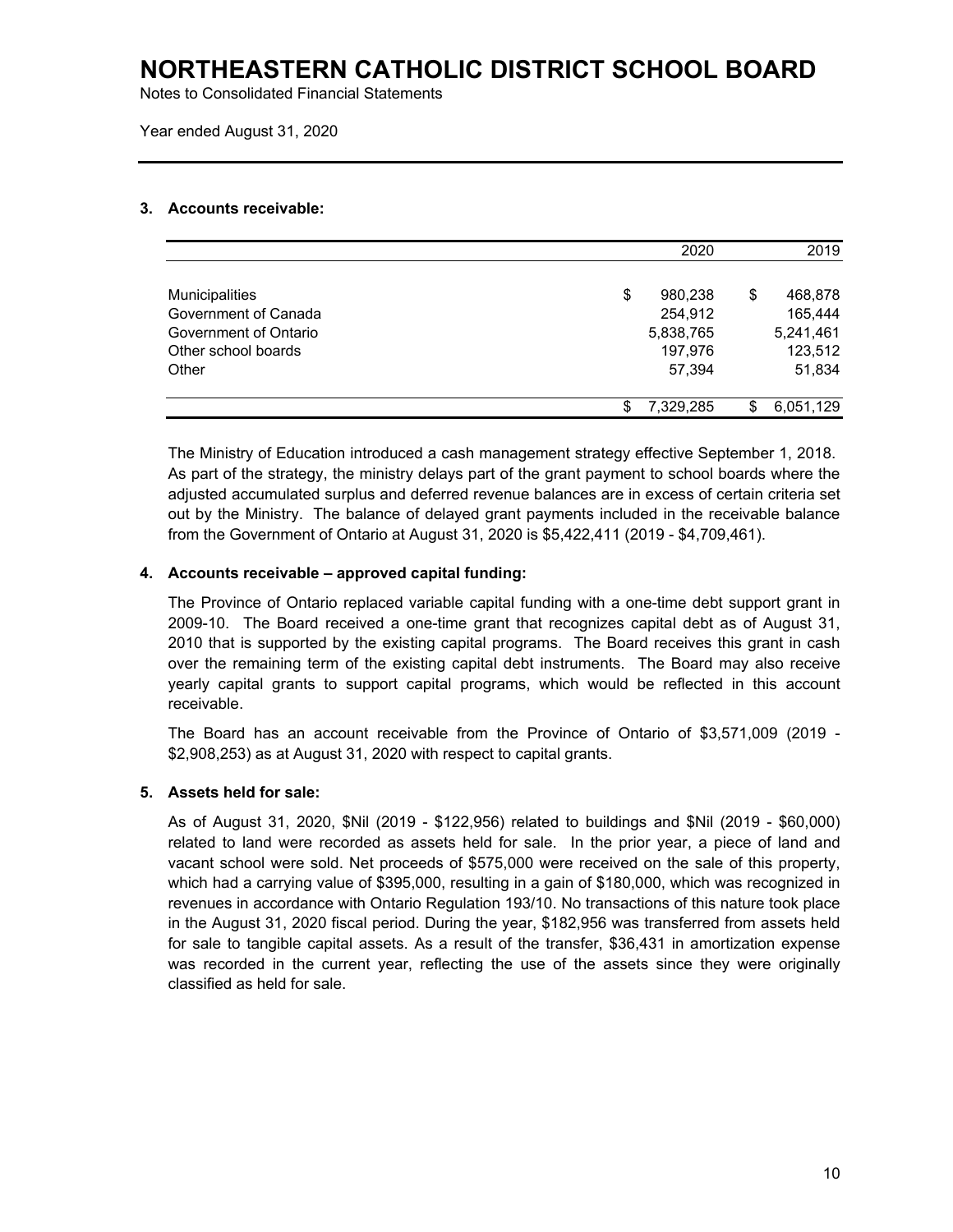Notes to Consolidated Financial Statements

Year ended August 31, 2020

|                                        | 2020            | 2019           |
|----------------------------------------|-----------------|----------------|
|                                        |                 |                |
| Trade payables and accrued liabilities | 4,028,512<br>S. | \$3,410,562    |
| Government of Canada                   | 293             | 569            |
| Government of Ontario                  | 1,484,622       | 250,077        |
| Vacation payable                       | 220,096         | 164,712        |
|                                        |                 |                |
|                                        | 5,733,523       | 3,825,920<br>S |

#### **6. Accounts payable and accrued liabilities:**

Due to impacts of COVID-19, the Province of Ontario extended the deadlines for municipalities to pay Education Property Tax (EPT) amounts to the Board. To mitigate the financial impact of this deferral, the Province adjusted its cash flow through the School Board Operating Grant in June 2020 to pay an additional amount equal to 25% of the annual EPT as forecasted by the Board in the 2019-20 Revised Estimates. This amount for the board was \$1,024,052 and has been included in the accounts payable and accrued liabilities at August 31, 2020. This amount will be recovered by the Province in 2021.

#### **7. Temporary borrowing:**

The School Board has available to it a \$3,000,000 revolving demand credit facility to finance general operating requirements which bears interest at the Royal Bank Prime rate less 0.75% per annum. The School Board also has available to it a \$1,000,000 lease line of credit to finance the acquisition of equipment only. The Board did not utilize these credit facilities during the year.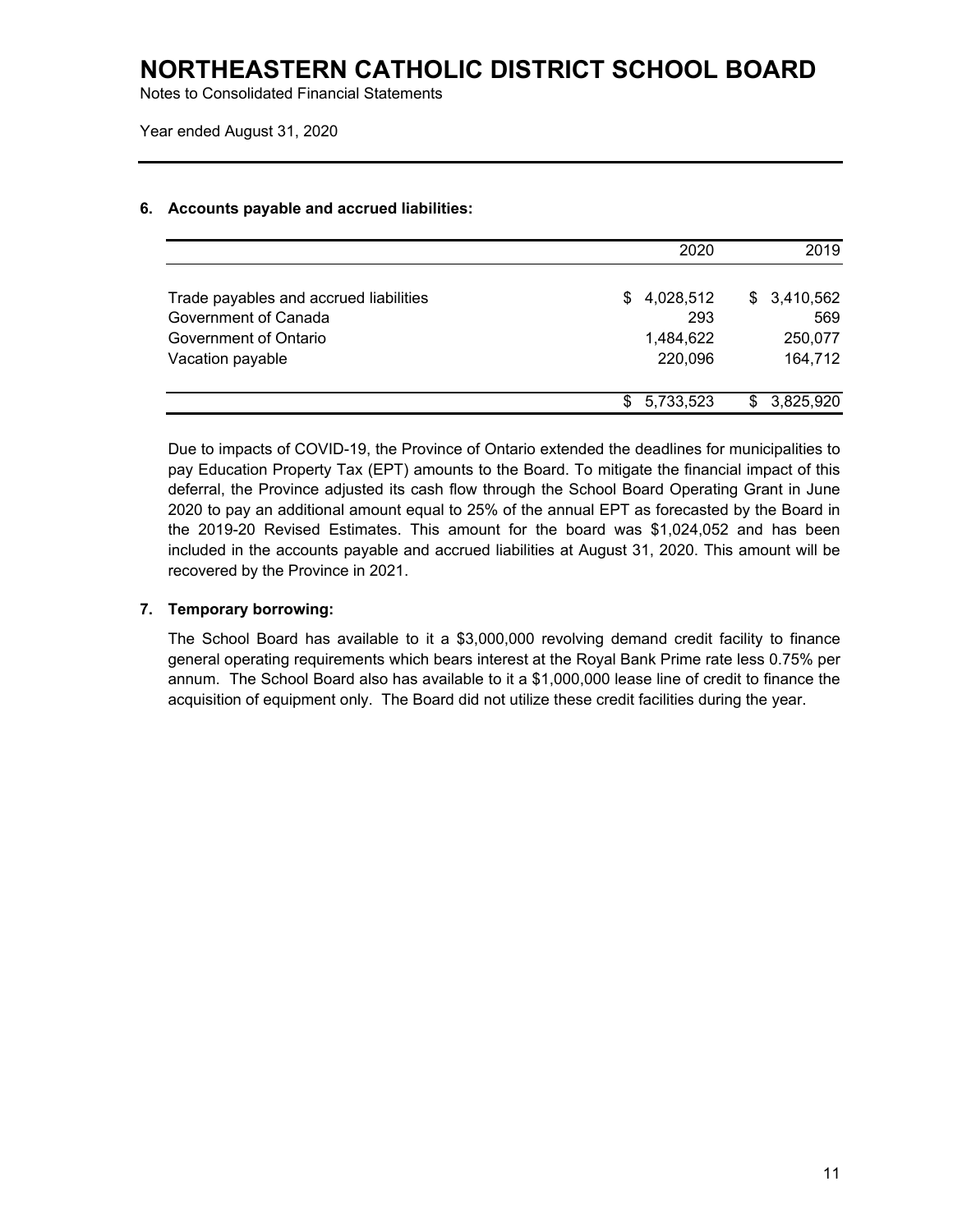Notes to Consolidated Financial Statements

Year ended August 31, 2020

#### **8. Deferred revenue:**

Deferred revenue consists of amounts received by the Board that are restricted for specific purposes by the funder and amounts that are required to be set aside by the Board for specific purposes, legislation, regulation or agreement.

Deferred revenue is comprised of:

|                                                                   | Balance at<br>August 31,<br>2019 | Externally<br>restricted<br>revenue and<br>investment<br>income | Revenue<br>recognized<br>in the<br>period | Transfers (to)<br>deferred<br>capital<br>contributions | Balance at<br>August 31,<br>2020 |
|-------------------------------------------------------------------|----------------------------------|-----------------------------------------------------------------|-------------------------------------------|--------------------------------------------------------|----------------------------------|
| Amounts restricted by<br>legislation, regulation or<br>agreement: |                                  |                                                                 |                                           |                                                        |                                  |
| Proceeds of disposition                                           | \$<br>689,070                    | 10,384 \$<br>\$                                                 |                                           | \$<br>$(111, 448)$ \$                                  | 588,006                          |
| Special education                                                 | 1,113,340                        | 5,171,794                                                       | (5,437,980)                               |                                                        | 847,154                          |
| School renewal                                                    | 787,493                          | 990,424                                                         | (134, 035)                                | (869,890)                                              | 773,992                          |
| Assets held for sale                                              | 122,957                          |                                                                 |                                           | (122, 957)                                             |                                  |
| <b>Mental Health Leader</b>                                       | 14,219                           |                                                                 | (14, 219)                                 |                                                        |                                  |
| Ministry of Advanced Education                                    |                                  |                                                                 |                                           |                                                        |                                  |
| and Skills Development                                            | 2,529                            | 79,802                                                          | (82, 331)                                 |                                                        |                                  |
| Education Programs -                                              |                                  |                                                                 |                                           |                                                        |                                  |
| Other (EPO)                                                       | 339,267                          | 1,319,138                                                       | (1, 135, 813)                             |                                                        | 522,592                          |
| Envelope                                                          |                                  | 441,894                                                         | (350, 372)                                |                                                        | 91,522                           |
| Childcare retrofit                                                | 1,367                            |                                                                 |                                           |                                                        | 1,367                            |
|                                                                   | 3,070,242                        | 8,013,436                                                       | (7, 154, 750)                             | (1, 104, 295)                                          | 2,824,633                        |
| Amounts restricted by                                             |                                  |                                                                 |                                           |                                                        |                                  |
| external contributor                                              | 58,697                           | 76,751                                                          | (66, 153)                                 |                                                        | 69,295                           |
|                                                                   |                                  |                                                                 |                                           |                                                        |                                  |
| Total                                                             | \$<br>3,128,939                  |                                                                 | $$8,090,187$ $$ (7,220,903)$              | $$$ (1,104,295) $$$ 2,893,928                          |                                  |

#### **9. Deferred capital contributions:**

Deferred capital contributions include grants and contributions received that are used for the acquisition of tangible capital assets in accordance with Regulation 395/11 that have been expended by year-end. The contributions are amortized into revenue over the life of the asset acquired.

|                                                                                  | 2020                      | 2019                     |
|----------------------------------------------------------------------------------|---------------------------|--------------------------|
| Balance, beginning of year                                                       | \$41,024,848              | \$39,111,773             |
| Additions to deferred capital contributions                                      | 3,904,896                 | 3,962,457                |
| Disposal of deferred capital contributions<br>Revenue recognized during the year | (317, 321)<br>(2,358,097) | (45, 362)<br>(2,004,020) |
| Balance, end of year                                                             | 42,254,326                | 41,024,848               |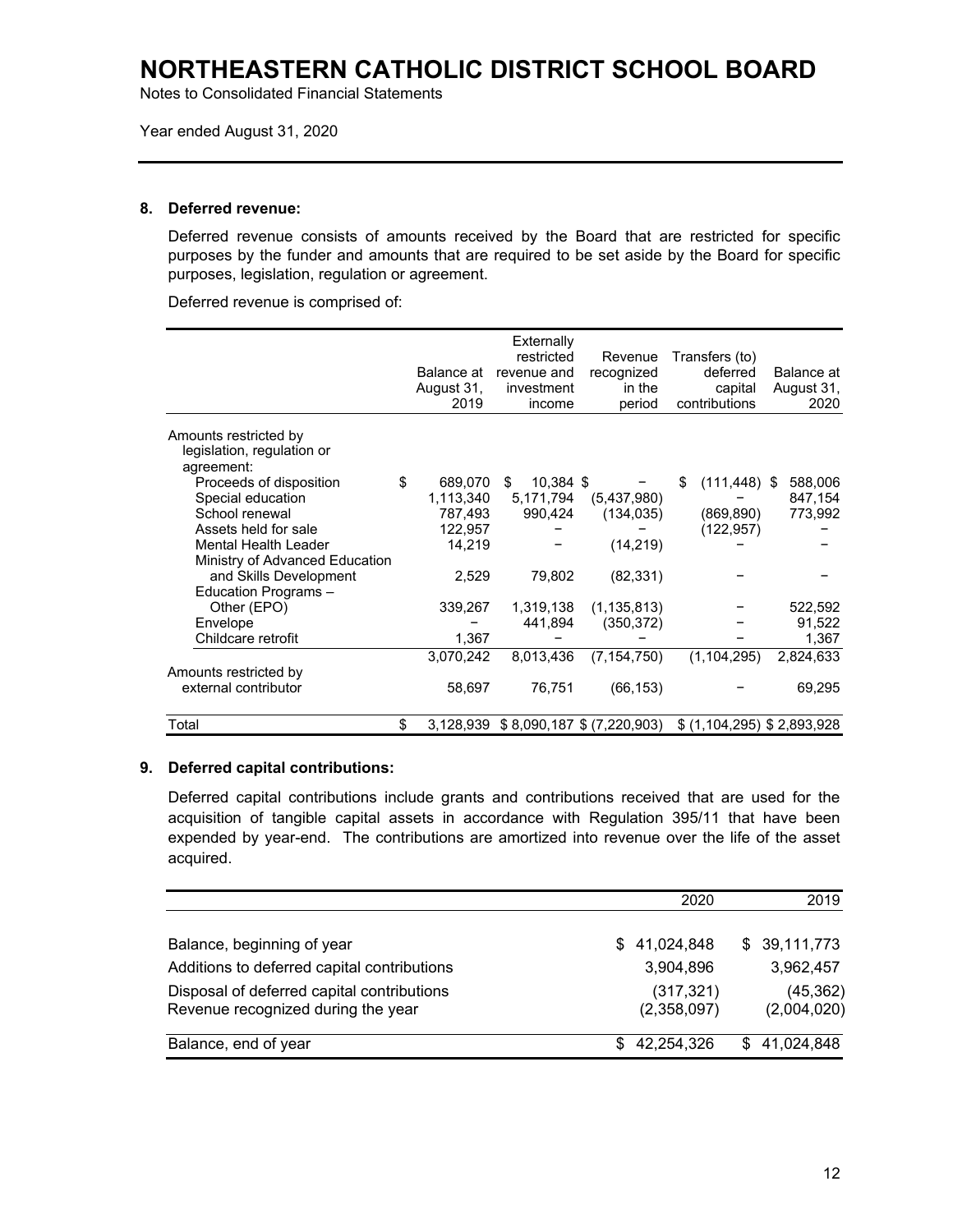Notes to Consolidated Financial Statements

Year ended August 31, 2020

#### **10. Employee future benefits:**

The Board provides defined retirement and other future benefits to specified employee groups. These benefits include pension, life insurance and health care benefits, retirement gratuity, worker's compensation and long-term disability benefits.

a) Plan changes:

In 2013, changes were made to the short-term leave and disability plan. Under the new short-term leave and disability plan, 11 unused sick leave days may be carried forward into the following year only, to be used to top-up benefits received under the short-term leave and disability plan in that year. A provision has been established representing the expected usage of sick days that have been carried forward for benefit top-up in the following year.

Retirement life insurance, health and dental benefits have been grandfathered to existing retirees and employees who retired between September 1, 2012 and August 31, 2013. Effective September 1, 2013, any new retiree accessing retirement life, health or dental benefits will pay the full premiums for such benefits and will be included in a separate experience pool for participating retirees that is self-funded.

- b) Retirement benefits:
	- (i) Ontario Teacher's Pension Plan:

Teachers and related employee groups are eligible to be members of the Ontario Teacher's Pension Plan. Employer contributions for these employees are provided directly by the Government of Ontario. The pension costs and obligations related to this plan are a direct responsibility of the Province. Accordingly, no costs or liabilities related to this plan are included in the Board's consolidated financial statements.

(ii) Ontario Municipal Employees Retirement System:

All non-teaching employees of the Board are eligible to be members of the Ontario Municipal Employees Retirement System (OMERS), a multi-employer pension plan. The plan provides defined pension benefits to employees based on their length of service and rates of pay. The Board contributions equal the employee contributions to the plan. During the year ended August 31, 2020, the Board contributed \$570,365 (2019 - \$522,997) to the plan. As this is a multi-employer pension plan, these contributions are the Board's pension benefit expenses. No pension liability for this type of plan is included in the Board's consolidated financial statements.

(iii) Retirement gratuities:

The Board provides retirement gratuities to certain groups of employees hired prior to specified dates. The Board provides these benefits through an unfunded defined benefit plan. The benefit costs and liabilities related to this plan are included in the Board's consolidated financial statements. The amount of the gratuities payable to eligible employees at retirement is based on their salary, accumulated sick days, and years of service at August 31, 2012.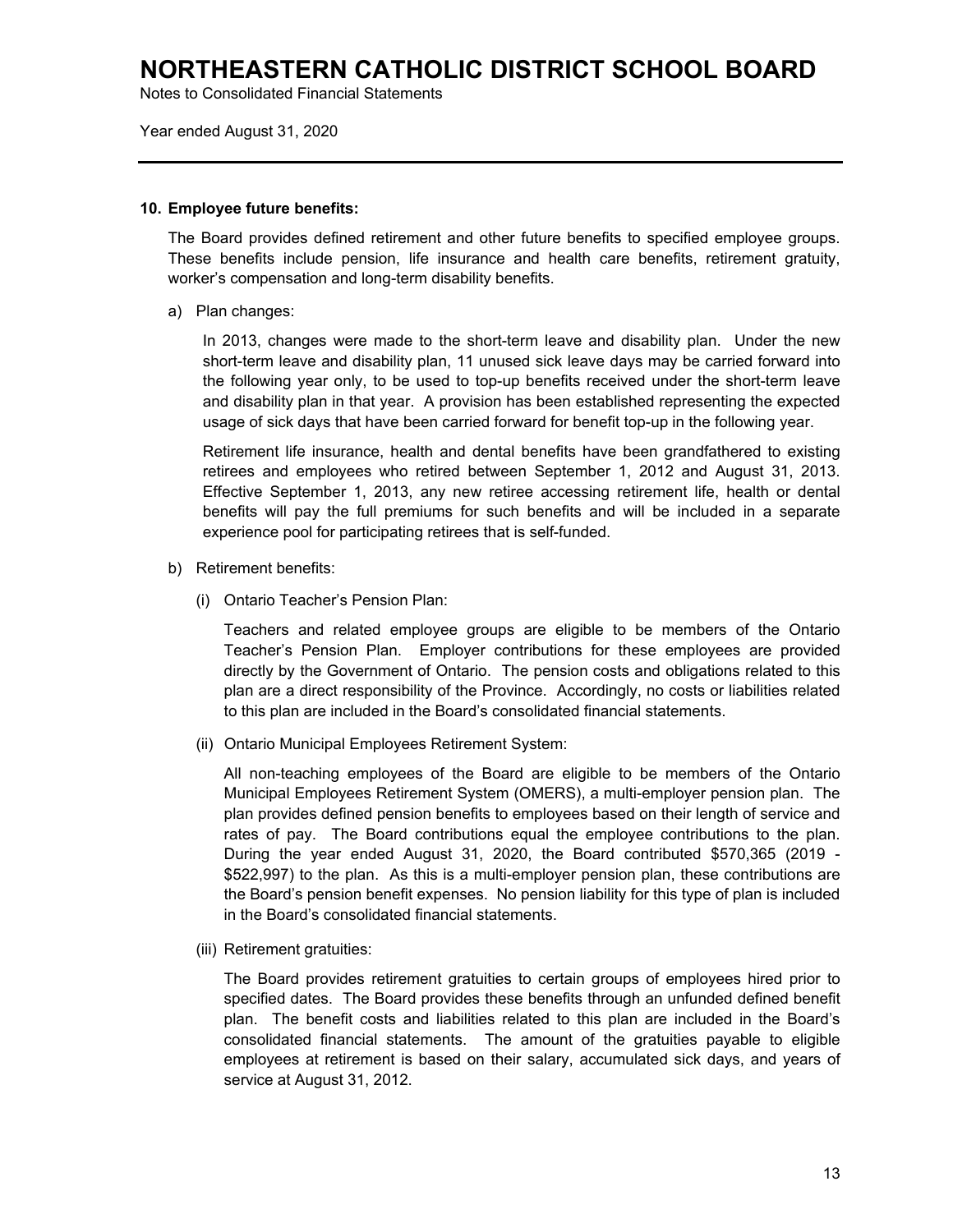Notes to Consolidated Financial Statements

Year ended August 31, 2020

#### **10. Employee future benefits (continued):**

- c) Other employee future benefits:
	- (i) Workplace Safety and Insurance Board Obligations:

The Board is a Schedule 2 employer under the Workplace Safety and Insurance Act and, as such, assumes responsibility for the payment of all claims to its injured workers under the Act. The Board does not fund these obligations in advance of payments made under the Act. The benefit costs and liabilities related to this plan are included in the Board's consolidated financial statements. School boards are required to provide salary top-up to a maximum of 4 ½ years for employees receiving payments from the Workplace Safety and Insurance Board, where the collective agreement negotiated prior to 2012 included such a provision.

The accrued benefit obligations for employee future benefit plans as at August 31, 2020 are based on the most recent actuarial valuation completed for accounting purposes as at August 31, 2020. These actuarial valuations were based on assumptions about future events. The economic assumptions used in these valuations are the Board's best estimates of expected rates of:

|                                                | 2020 | 2019 |
|------------------------------------------------|------|------|
|                                                | $\%$ | $\%$ |
| Inflation                                      | 1.5  | 1.5  |
| Discount on accrued benefit obligations        | 1.4  | 2.0  |
| Discount on accrued benefit obligations - WSIB | 14   | 2 በ  |

Assumed health care cost trend rates:

|                                                  | 2020 | 2019 |
|--------------------------------------------------|------|------|
| Insurance and health care cost escalation - WSIB | 4.0% | 4.0% |

The Board has internally appropriated an amount for sick leave totaling \$347,791 (2019 - \$342,124) and for WSIB totaling \$122,000 (2019 - \$120,012).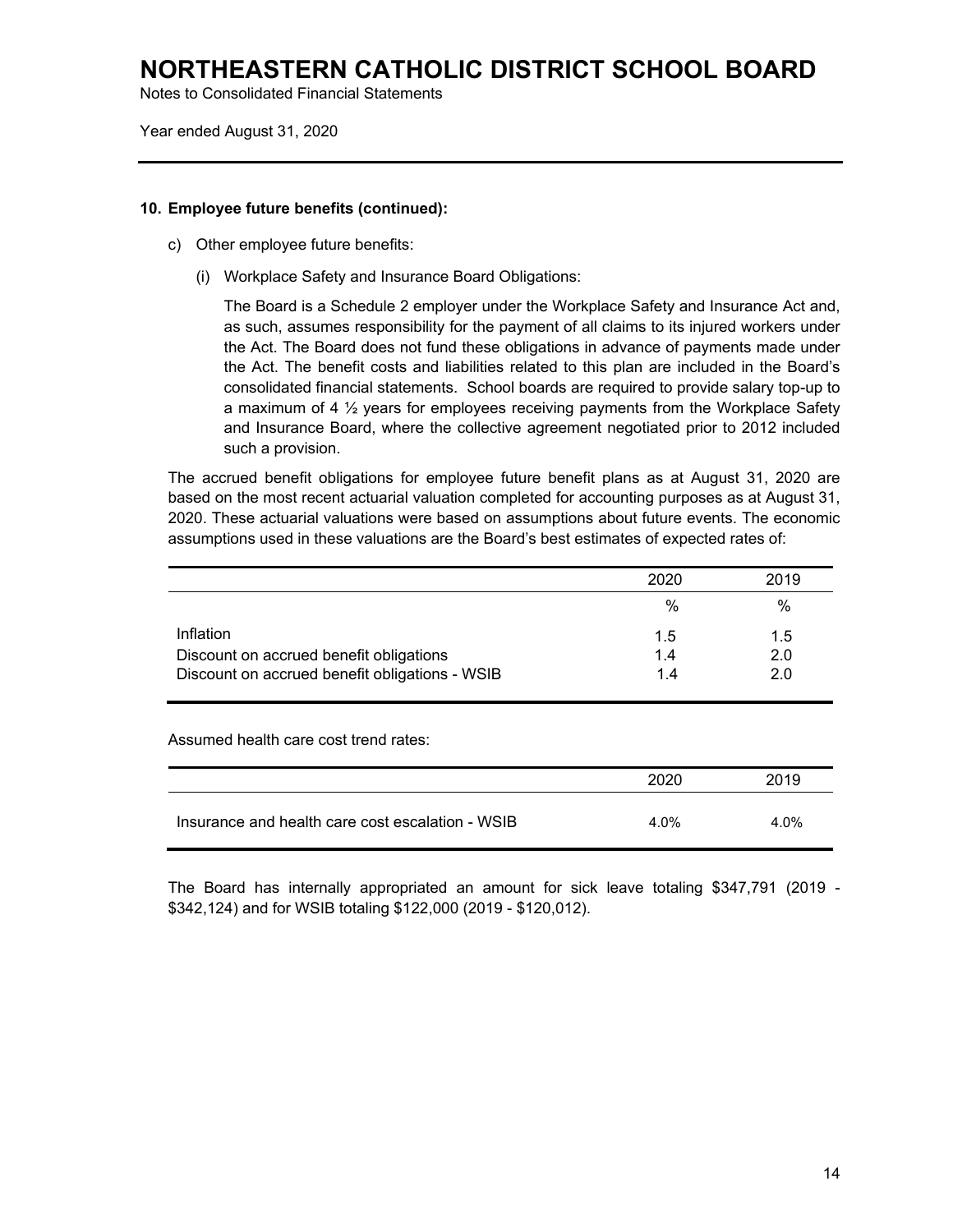Notes to Consolidated Financial Statements

Year ended August 31, 2020

### **10. Employee future benefits (continued):**

Information with respect to the Board's retirement and other employee future benefit liability is as follows:

| <b>Accrued benefit obligation</b>              |                                           |                                                | 2020                                           | 2019                                           |
|------------------------------------------------|-------------------------------------------|------------------------------------------------|------------------------------------------------|------------------------------------------------|
|                                                | Retirement<br>Gratuity<br><b>Benefits</b> | Other<br>Employee<br>Future<br><b>Benefits</b> | Total<br>Employee<br>Future<br><b>Benefits</b> | Total<br>Employee<br>Future<br><b>Benefits</b> |
| Accrued employee future benefit<br>obligations | \$1,165,105                               | \$640.475                                      | \$1,805,580                                    | \$1,275,602                                    |
| Unamortized actuarial losses                   | (123,948)                                 |                                                | (123,948)                                      | (107, 413)                                     |
|                                                | \$1,041,157                               | \$640,475                                      | \$1,681,632                                    | \$1,168,189                                    |

| <b>Employee future benefit expenses</b>                                                                         |                                           |                                                | 2020                                           | 2019                                           |
|-----------------------------------------------------------------------------------------------------------------|-------------------------------------------|------------------------------------------------|------------------------------------------------|------------------------------------------------|
|                                                                                                                 | Retirement<br>Gratuity<br><b>Benefits</b> | Other<br>Employee<br>Future<br><b>Benefits</b> | Total<br>Employee<br>Future<br><b>Benefits</b> | Total<br>Employee<br>Future<br><b>Benefits</b> |
| Current year benefit cost<br>Interest on accrued benefit obligation<br>Amortization of actuarial losses (gains) | \$<br>-<br>22,735<br>12,142               | \$674,867<br>7.048<br>(9,297)                  | \$674,867<br>29,783<br>2,845                   | S<br>6,606<br>33,871<br>13,841                 |
| Employee future benefits expenses <sup>1</sup>                                                                  | \$ 34,877                                 | \$672,618                                      | \$707,495                                      | 54,318                                         |

**1** Excluding pension contributions to multi-employer pension plans, described in note 10(b).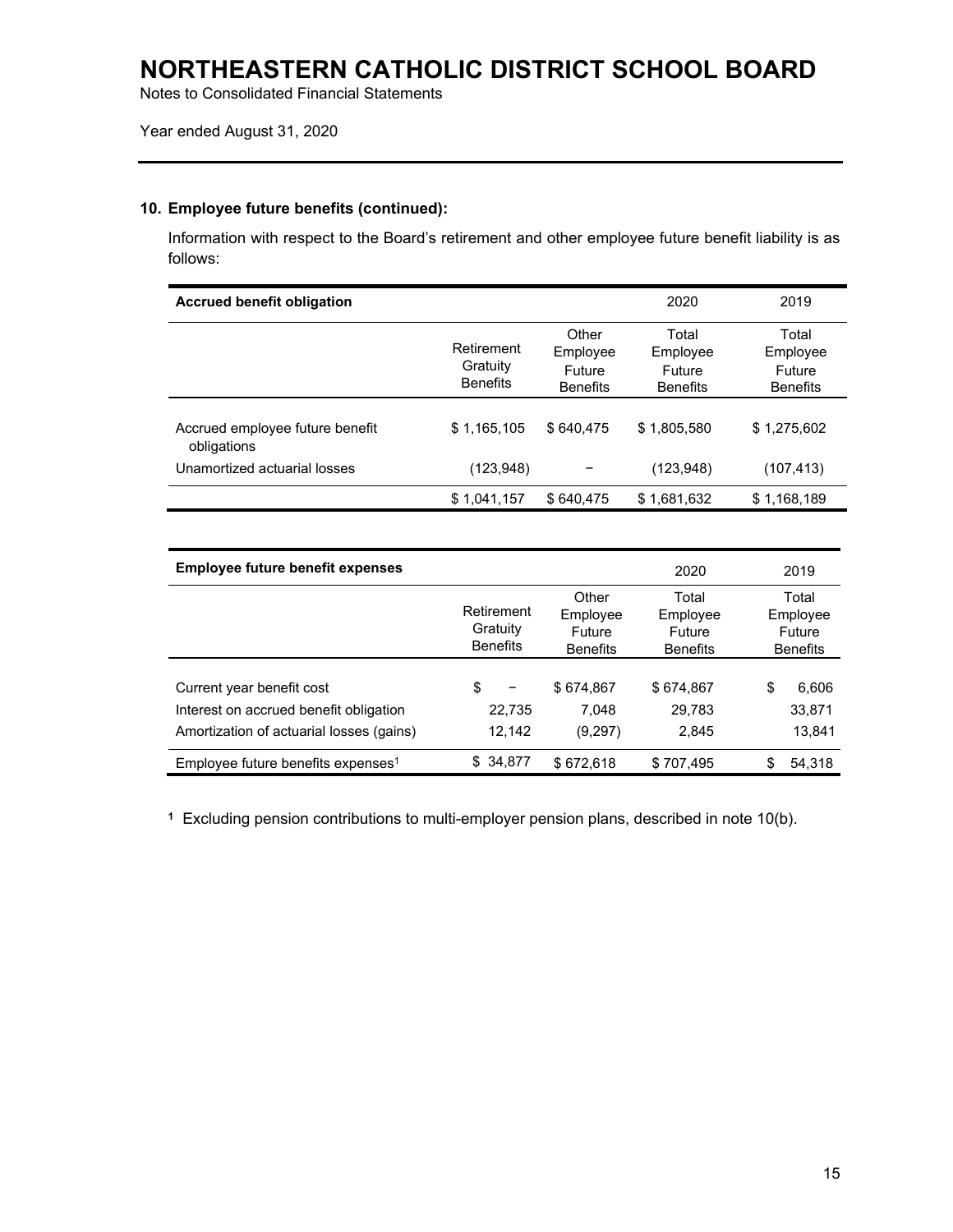Notes to Consolidated Financial Statements

Year ended August 31, 2020

#### **11. Net long-term liabilities:**

Net long-term liabilities reported on the Consolidated Statement of Financial Position consist of the following:

|                                                                                                                                                                                                            |   | 2020      | 2019        |
|------------------------------------------------------------------------------------------------------------------------------------------------------------------------------------------------------------|---|-----------|-------------|
| Loan payable to The Canada Life Assurance Company,<br>bearing interest at 5.109% per annum, repayable in<br>semi-annual blended payments of \$78,807, is an<br>unsecured debenture, maturing April 5, 2031 | S | 1,313,884 | \$1,401,020 |
| Loan payable to the Ontario Financing Authority with<br>interest rate of 4.9% per annum, repayable<br>semi-annual blended payments of \$45,090, is an<br>unsecured debenture maturing on March 3, 2033     |   | 849,820   | 896.632     |
| Loan payable to the Ontario Financing Authority with<br>interest rate of 5.232% per annum, repayable<br>semi-annual blended payments of \$27,376, is an<br>unsecured debenture maturing on April 13, 2035  |   | 561,924   | 586,315     |
|                                                                                                                                                                                                            | S | 2.725.628 | \$2.883.967 |

Payments relating to the net long-term liabilities outstanding as at August 31, 2020 are due as follows:

|            |    | Principal | Interest      | Total         |
|------------|----|-----------|---------------|---------------|
|            |    |           |               |               |
| 2020-2021  | \$ | 166,885   | \$<br>135,661 | \$<br>302,546 |
| 2021-2022  |    | 175,421   | 127,125       | 302,546       |
| 2022-2023  |    | 184,394   | 118,152       | 302,546       |
| 2023-2024  |    | 193,826   | 108,720       | 302,546       |
| 2024-2025  |    | 203,741   | 98,805        | 302,546       |
| Thereafter |    | 1,801,361 | 385,389       | 2,186,750     |
|            | S  | 2,725,628 | 973,852       | \$3,699,480   |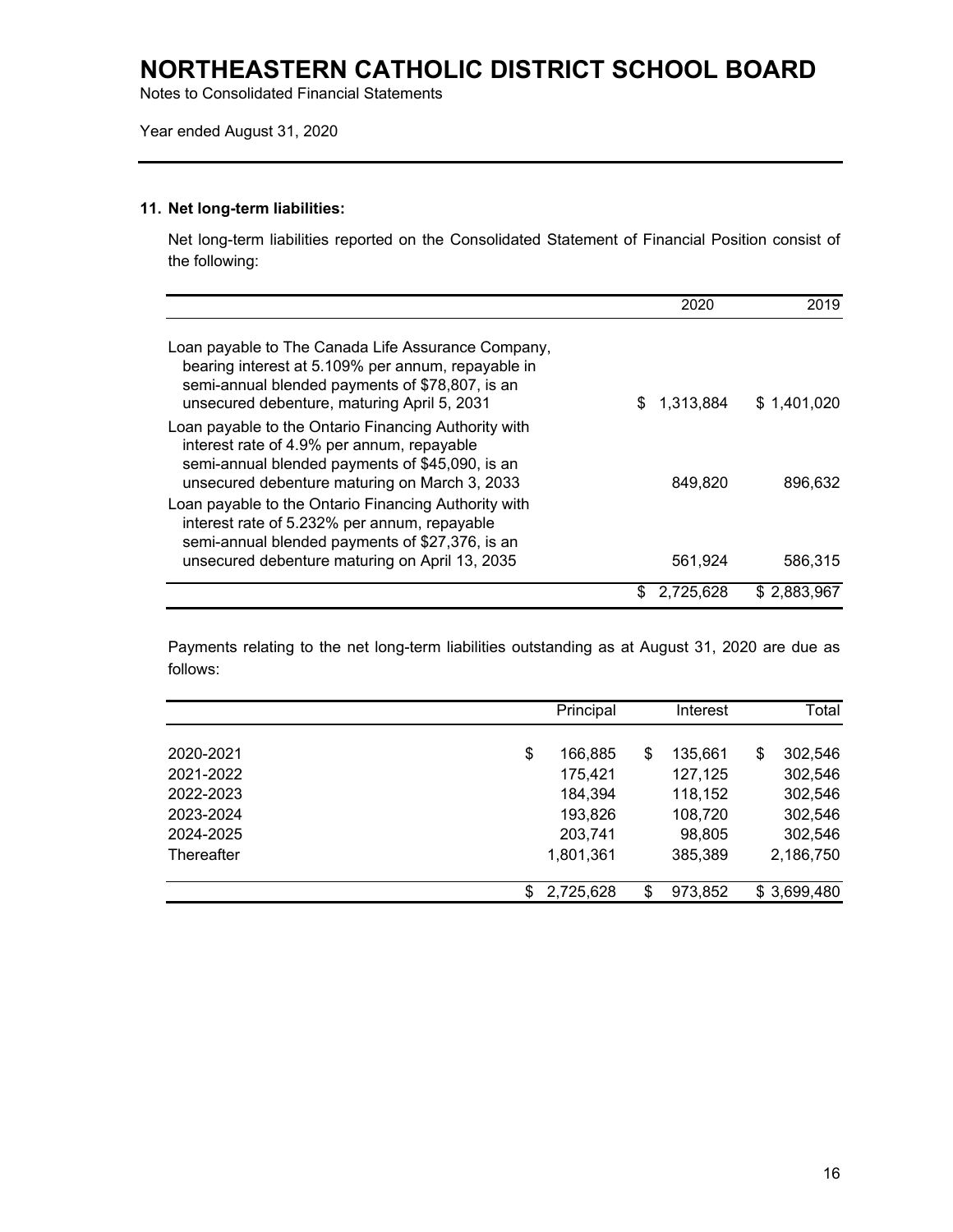Notes to Consolidated Financial Statements

Year ended August 31, 2020

### **12. Expenses by object:**

The following is a summary of the expenses reported on the Consolidated Statement of Operations by object:

|                                               |     | 2020          |     | 2020       |    | 2019       |
|-----------------------------------------------|-----|---------------|-----|------------|----|------------|
|                                               |     | <b>Budget</b> |     | Actual     |    | Actual     |
| Current expenses:                             |     |               |     |            |    |            |
| Salary and wages                              | \$. | 26,493,014    | \$. | 25,896,410 | \$ | 25,658,106 |
| Employee benefits                             |     | 4,339,364     |     | 4,772,464  |    | 4,332,956  |
| Staff development                             |     | 259,168       |     | 201,943    |    | 315,530    |
| Supplies and services                         |     | 2,809,563     |     | 2,802,653  |    | 3,429,400  |
| Interest on long-term debt                    |     | 147,362       |     | 142,438    |    | 147,491    |
| Rental                                        |     | 169,830       |     | 128,759    |    | 154,767    |
| Fees and contract services                    |     | 2,120,040     |     | 5,387,585  |    | 5,827,873  |
| School funded activities                      |     | 975,000       |     | 626,187    |    | 978,402    |
| Other                                         |     | 3,424,504     |     | 467,865    |    | 363,838    |
| Amortization of tangible capital assets       |     | 2,015,364     |     | 2,543,841  |    | 2,189,764  |
| Loss on write-down of tangible capital assets |     |               |     | 317,320    |    | 37,362     |
|                                               |     |               |     |            |    |            |
|                                               | S   | 42,753,209    | S   | 43,287,465 | S  | 43,435,489 |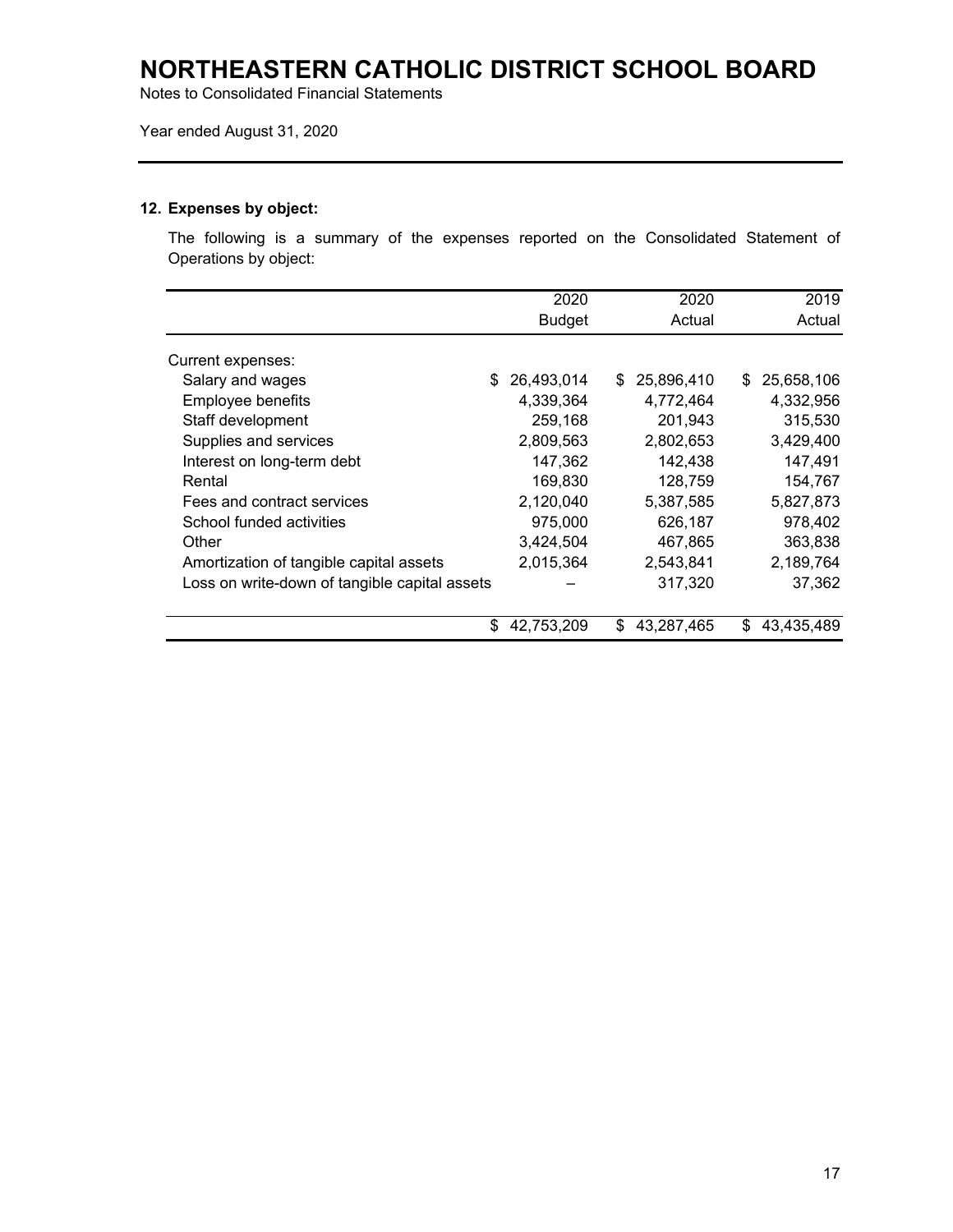Notes to Consolidated Financial Statements

#### Year ended August 31, 2020

#### **13. Tangible capital assets:**

|                      | Balance at<br>August 31, |      |           |                  |      | <b>Disposals</b><br>and | Balance at<br>August 31, |
|----------------------|--------------------------|------|-----------|------------------|------|-------------------------|--------------------------|
| Cost                 | 2019                     |      | Additions | <b>Transfers</b> |      | Write-offs              | 2020                     |
| Land                 | \$<br>274,100            | - \$ |           | \$<br>60.000     | - \$ |                         | \$<br>334,100            |
| Land improvements    | 4.129.493                |      | 237.597   |                  |      |                         | 4,367,090                |
| <b>Buildings</b>     | 58,723,555               |      | 3,163,191 | (157)            |      |                         | 61,886,589               |
| Other buildings      | 512,227                  |      | 67.524    | 187.850          |      |                         | 767.601                  |
| Portable structures  | 675,781                  |      |           |                  |      |                         | 675.781                  |
| Furniture            | 72.152                   |      | 43.924    | 157              |      |                         | 116.233                  |
| Equipment            | 242.258                  |      |           |                  |      |                         | 242.258                  |
| First-time equipping | 117,676                  |      |           |                  |      |                         | 117.676                  |
| <b>Vehicles</b>      | 108.261                  |      |           |                  |      |                         | 108.261                  |
| Computer hardware    |                          |      |           |                  |      |                         |                          |
| and software         | 981,352                  |      | 269,703   |                  |      | (317, 321)              | 933.734                  |
| Total                | \$<br>65,836,855         | \$   | 3,781,939 | \$<br>247,850    | \$   | (317, 321)              | \$<br>69,549,323         |

|                      | Balance at       |                  |                  |                 | Balance at       |
|----------------------|------------------|------------------|------------------|-----------------|------------------|
| Accumulated          | August 31,       |                  |                  | Amortization    | August 31,       |
| amortization         | 2019             | <b>Disposals</b> | <b>Transfers</b> | Expense         | 2020             |
| Land                 | \$               | \$               | \$               | \$              | \$               |
| Land improvements    | 345,628          |                  |                  | 284.671         | 630,299          |
| <b>Buildings</b>     | 20,187,457       |                  |                  | 2,160,935       | 22,348,392       |
| Other buildings      | 259.493          |                  | 64.894           | 62.589          | 386.976          |
| Portable structures  | 667.501          |                  |                  | 1.800           | 669,301          |
| Furniture            | 34.892           |                  |                  |                 | 34,892           |
| Equipment            | 246,127          |                  |                  | 12,878          | 259,005          |
| First-time equipping | 76.938           |                  |                  | 11.862          | 88.800           |
| Vehicles             | 80.442           |                  |                  | 9.106           | 89,548           |
| Computer hardware    |                  |                  |                  |                 |                  |
| and software         | 566,776          |                  |                  |                 | 566,776          |
| Total                | \$<br>22,465,254 | \$               | 64,894           | \$<br>2,543,841 | \$<br>25,073,989 |

|                      | Net book value,    | Net book value,    |
|----------------------|--------------------|--------------------|
|                      | August 31,<br>2019 | August 31,<br>2020 |
| Land                 | \$<br>274,100      | \$<br>334,100      |
| Land improvements    | 3,783,865          | 3,736,791          |
| <b>Buildings</b>     | 38,536,098         | 39,538,197         |
| Other buildings      | 252,734            | 380,625            |
| Portable structures  | 8,280              | 6,480              |
| Furniture            | 37,260             | 81,341             |
| Equipment            | (3,869)            | (16, 747)          |
| First-time equipping | 40,738             | 28,876             |
| Vehicles             | 27.819             | 18,713             |
| Computer hardware    |                    |                    |
| and software         | 414,576            | 366,958            |
| Total                | 43,371,601<br>S    | \$<br>44,475,334   |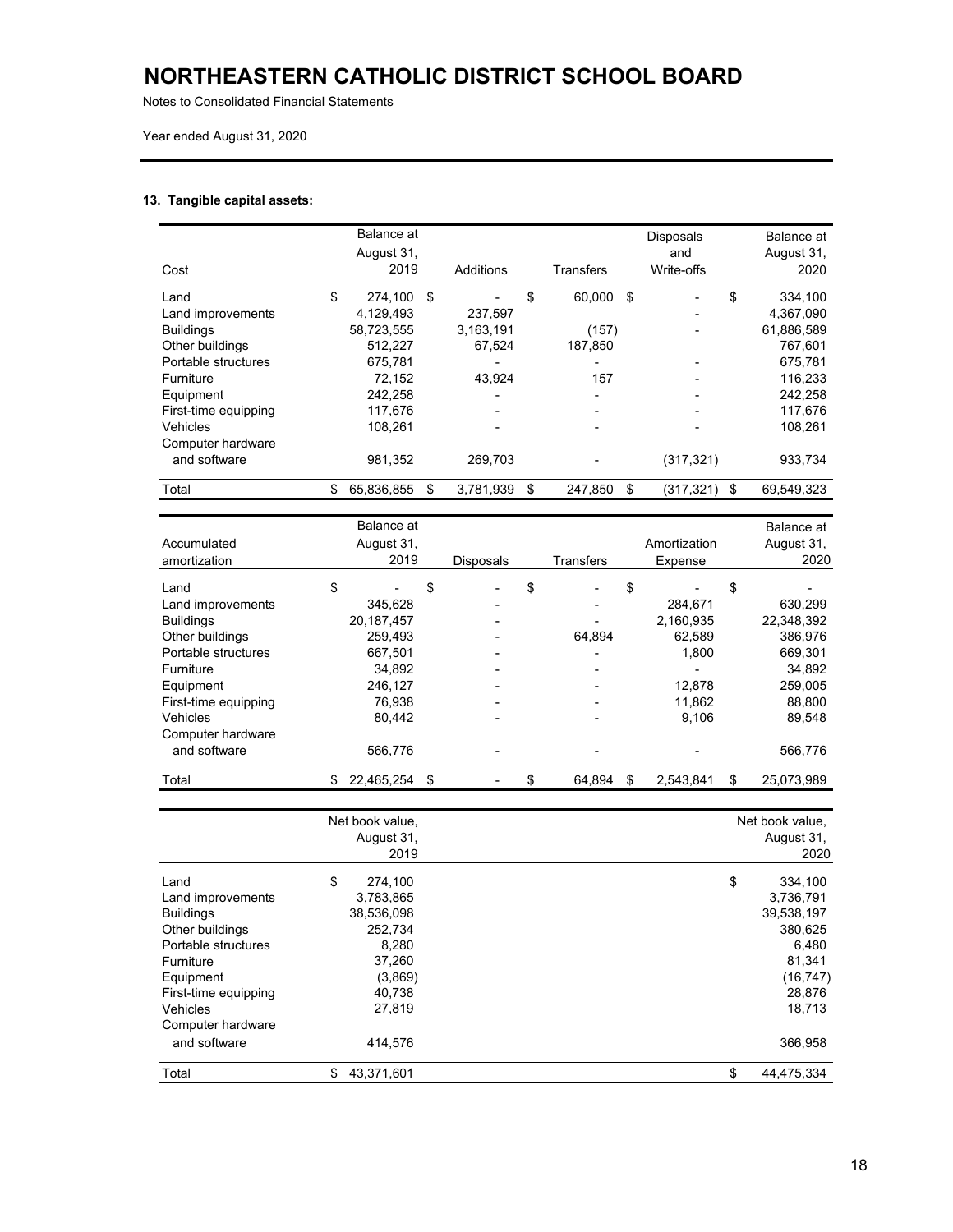Notes to Consolidated Financial Statements

Year ended August 31, 2020

#### **14. Accumulated surplus:**

Accumulated surplus consists of the following:

|                                                                                                                        |    | 2020                            |    | 2019                            |
|------------------------------------------------------------------------------------------------------------------------|----|---------------------------------|----|---------------------------------|
| Available for compliance – unappropriated<br>Total operating accumulated surplus                                       | \$ | 4,063,206                       | \$ | 4,438,785                       |
| Available for compliance – internally appropriated<br>Reserve funds<br>Transportation surplus from prior years         |    | 553,593<br>85,374               |    | 553,593<br>85,374               |
|                                                                                                                        |    | 638,967                         |    | 638,967                         |
| Unavailable for compliance – externally appropriated:<br>Employee future benefits<br><b>Accrued interest</b>           |    | (419, 858)<br>(74, 352)         |    | (552, 463)<br>(74, 352)         |
|                                                                                                                        |    | (494, 210)                      |    | (626, 815)                      |
| Other:<br>School activities fund<br>Revenues recognized for land<br>Tangible capital assets – unsupported amortization |    | 453,084<br>334,600<br>1,886,904 |    | 389,200<br>334,600<br>2,072,653 |
|                                                                                                                        |    | 2,674,588                       |    | 2,796,453                       |
| Total accumulated surplus                                                                                              | S  | 6,882,551                       | S  | 7.247.390                       |

#### **15. Ontario School Board Insurance Exchange (OSBIE):**

The School Board is a member of the Ontario School Board Insurance Exchange (OSBIE), a reciprocal insurance company licensed under the Insurance Act.

OSBIE insures general public liability, property damage and certain other risks. Liability insurance is available to a maximum of \$24 million per occurrence.

The premiums over a five-year period are based on the reciprocals and the Board's actual claims experience. Periodically, the Board may receive a refund or be asked to pay an additional premium based on its pro rata share of claims experience. The current five-year term expires December 31, 2021.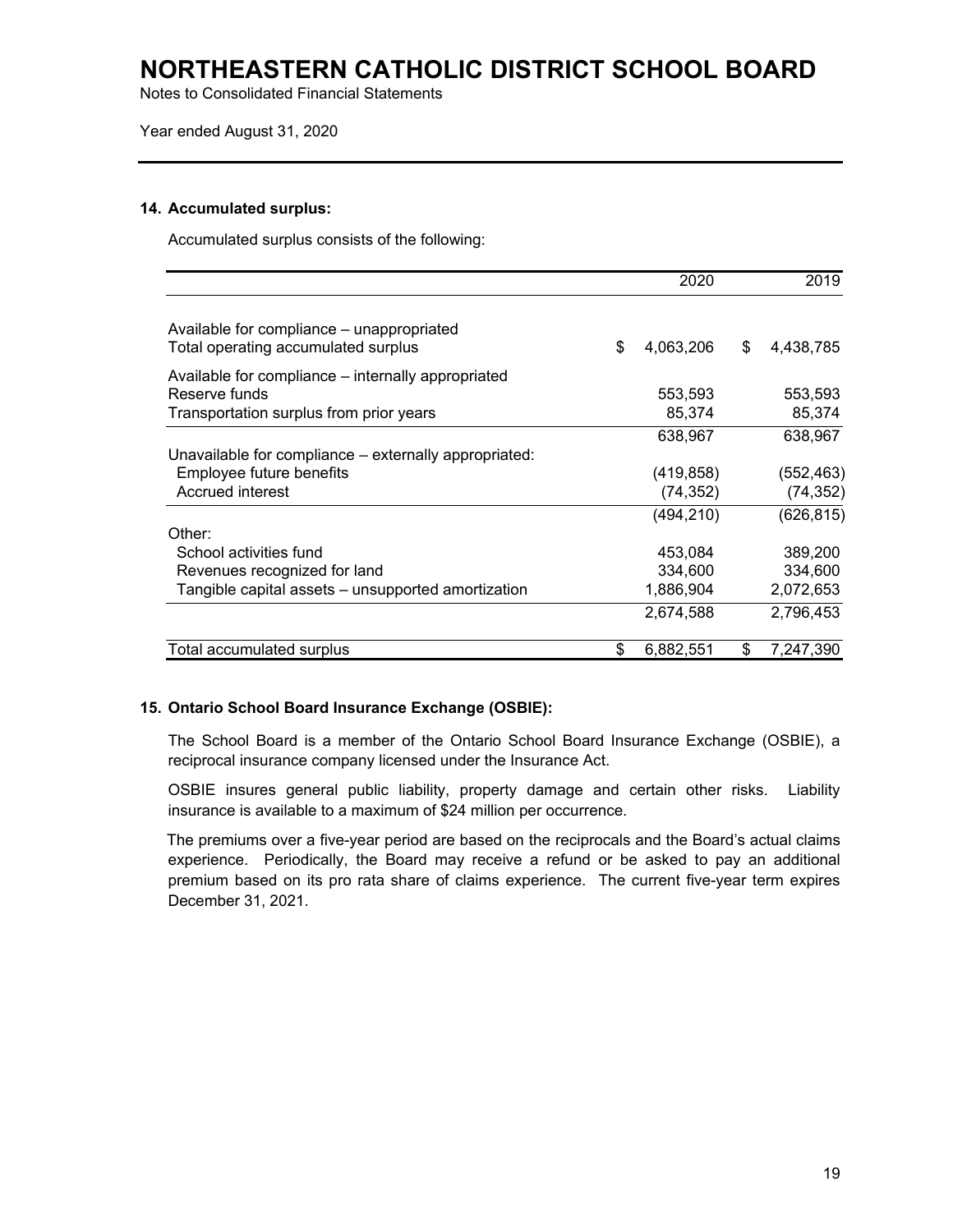Notes to Consolidated Financial Statements

Year ended August 31, 2020

#### **16. Partnership in Tri-Board Transportation Consortium:**

On April 26, 2005, the Board entered into an agreement with Conseil Scolaire Public du Nord-Est de l'Ontario and District School Board Ontario North East in order to provide common administration of student transportation in the Region. This agreement was executed in an effort to increase delivery efficiency and cost effectiveness of student transportation for each of the Boards. Under the agreement decisions related to the financial and operating activities of the Tri-Board are shared. No partner is in a position to exercise unilateral control.

The total Tri-Board transportation expenses are \$12,680,429 (2019 - \$12,602,021) and the Boards' share is \$3,262,495 (2019 - \$3,280,456).

At year-end, the Board has a payable of \$8,514 (2019 - \$245,570) to the Consortium.

These transactions are in the normal course of operations and are measured at the exchange amount which is the amount of consideration established and agreed to by the partners.

#### **17. Commitments:**

Lease and service agreements:

The Board has entered into various lease and service agreements. Minimum payments (including taxes excluding tax rebates) for the next five years are approximately as follows:

| 2021 | 1,310,954<br>\$ |
|------|-----------------|
| 2022 | 659,123         |
| 2023 | 538,939         |
| 2024 | 224,850         |
| 2025 | 213,817         |
|      |                 |

#### **18. Contingent liabilities:**

The Board is contingently liable with respect to litigation and claims which arrive from time to time in the normal course of business. In the opinion of management, the liability that may arrive from such contingencies would not have a significant adverse effect on the consolidated financial statements of the Board.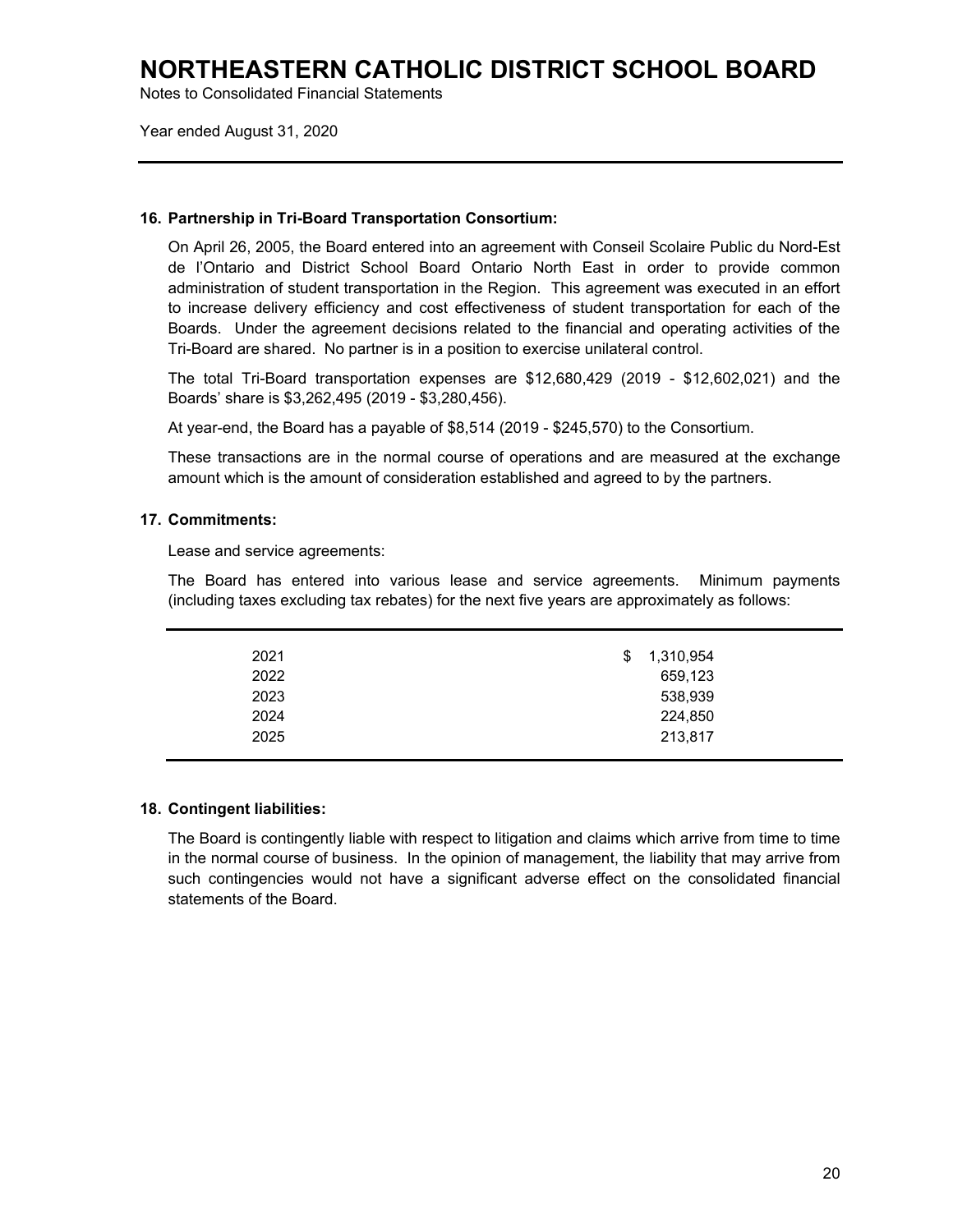Notes to Consolidated Financial Statements

Year ended August 31, 2020

#### **19. Effects of COVID-19:**

On March 11, 2020, the World Health Organization declared the outbreak of coronavirus ("COVID- 19") a global pandemic. This resulted in the Province mandating that all Boards close their schools and administrative buildings on March 13, 2020 and moving to online/learn-fromhome education format for the remainder of the 2019-2020 school year based on recommendations from Public Health Ontario. For the 2020-2021 school year the schools reopened to students, effective September 2020, with enhanced public health protocols, or the option to continue with online education and at-home distance learning. The Board continues to monitor the situation and plan for potential changes during the fiscal 2021 school year and beyond.

As a result of the pandemic, the Board may experience increased risk exposure in several areas. This includes an increased credit risk exposure on accounts receivable where the risk of default on contractual obligations may increase.

The Board is actively monitoring cash flow forecasts and budget. As detailed in note 6, to mitigate the financial impact of the deferral on the education property tax to school boards, the Ministry of Education adjusted its cash flow schedule to help offset the deferral through an increased School Board Operating Grant in June 2020.

Subsequent to year-end, the Board received personal protective equipment (PPE) and cleaning supplies from the Ministry of Education for all teachers, other school board staff. The cost recovery model for PPE received from the Ministry has not yet been formally communicated to School Boards.

As at August 31, 2020, the Board did not have significant adjustments to reflect the possible future impact of COVID-19. Management assessed the impact on the Board and believes there are no significant financial issues as the Board has strong working capital available and access to sufficient liquid resources to sustain operations in the coming year. The outcome and timeframe to a recovery from the current pandemic is highly unpredictable, thus it is not practicable to estimate and disclose its financial effect on future operations at this time.

#### **20. Comparative information:**

The consolidated financial statements have been reclassified, where applicable, to conform to the presentation used in the current year. The changes do not affect prior year excess of revenue over expenses.